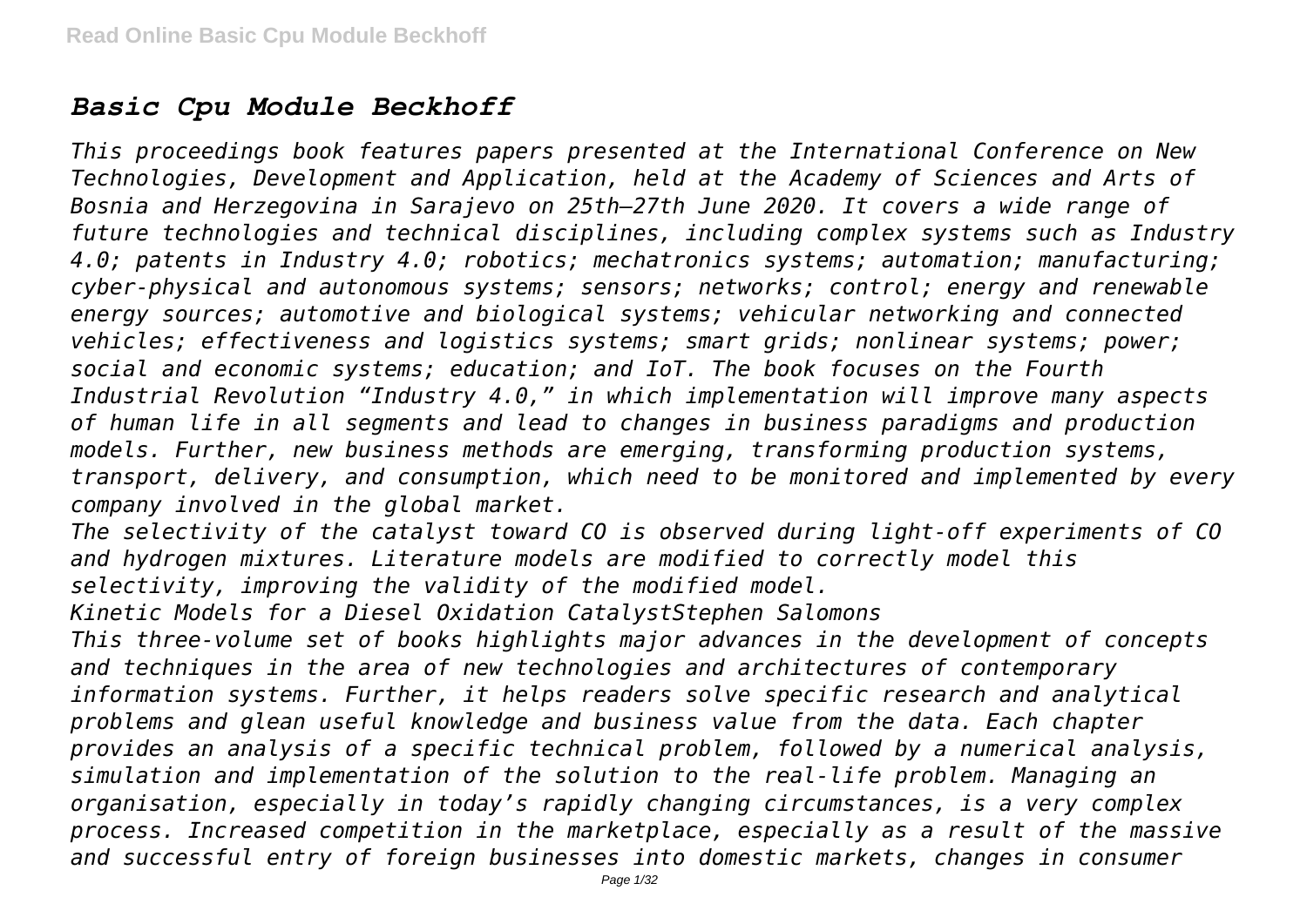*behaviour, and broader access to new technologies and information, calls for organisational restructuring and the introduction and modification of management methods using the latest advances in science. This situation has prompted many decision-making bodies to introduce computer modelling of organisation management systems. The three books present the peer-reviewed proceedings of the 39th International Conference "Information Systems Architecture and Technology" (ISAT), held on September 16–18, 2018 in Nysa, Poland. The conference was organised by the Computer Science and Management Systems Departments, Faculty of Computer Science and Management, Wroclaw University of Technology and Sciences and University of Applied Sciences in Nysa, Poland. The papers have been grouped into three major parts: Part I—discusses topics including but not limited to Artificial Intelligence Methods, Knowledge Discovery and Data Mining, Big Data, Knowledge Based Management, Internet of Things, Cloud Computing and High Performance Computing, Distributed Computer Systems, Content Delivery Networks, and Service Oriented Computing. Part II—addresses topics including but not limited to System Modelling for Control, Recognition and Decision Support, Mathematical Modelling in Computer System Design, Service Oriented Systems and Cloud Computing, and Complex Process Modelling. Part III—focuses on topics including but not limited to Knowledge Based Management, Modelling of Financial and Investment Decisions, Modelling of Managerial Decisions, Production Systems Management and Maintenance, Risk Management, Small Business Management, and Theories and Models of Innovation. A Proceedings Volume from the IFAC Workshop, Madrid, Spain, 12-14 December 2001 Advances in Automation, Robotics and Measurement Techniques Third International Congress on Information and Communication Technology Home Automation System Using Beckhoff Products*

*Control Solutions*

*Part I*

*Part II*

This book consists of papers on the recent progresses in the state of the art in natural computation, fuzzy systems and knowledge discovery. The book is useful for researchers, including professors, graduate students, as well as R & D staff in the industry, with a general interest in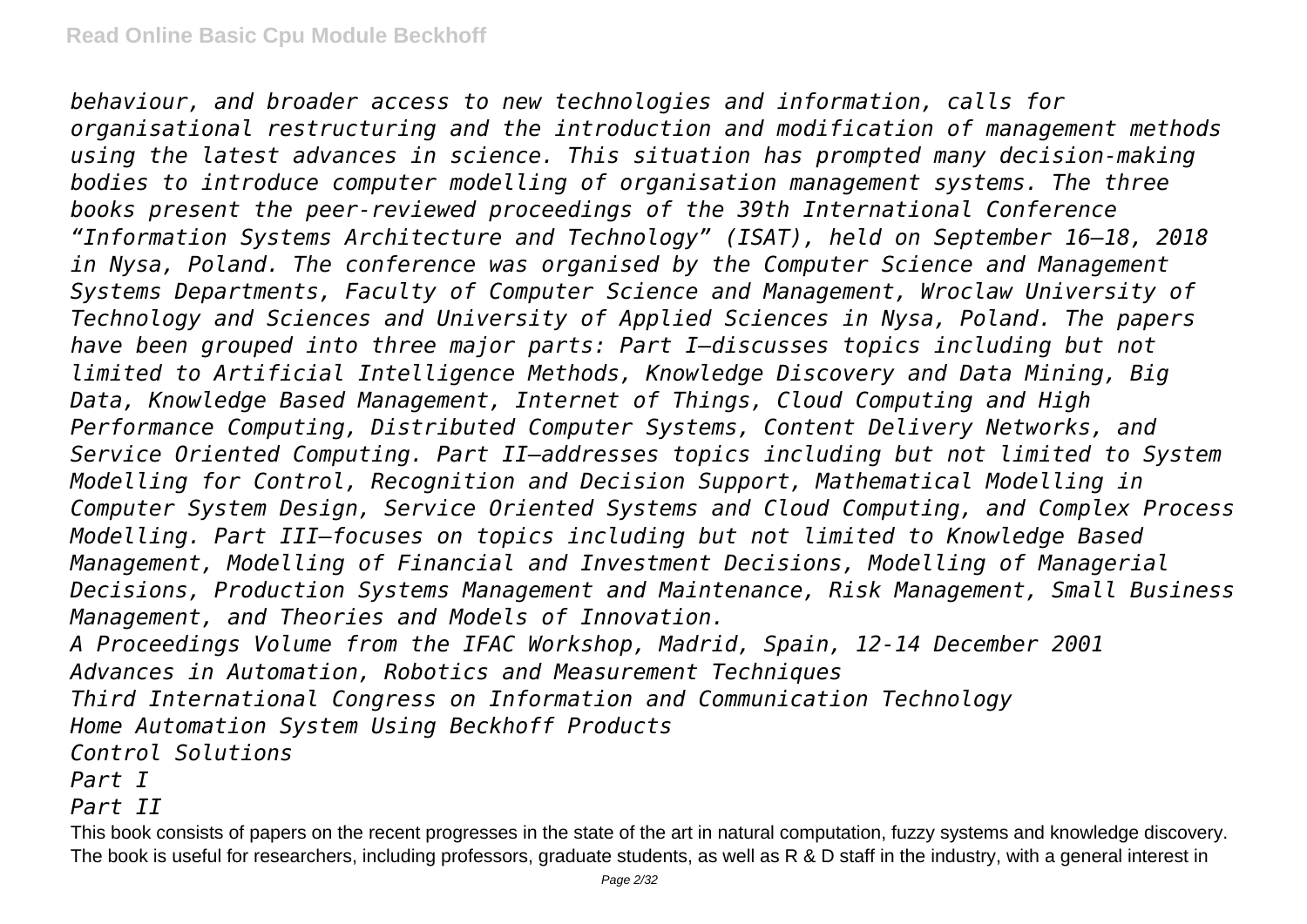natural computation, fuzzy systems and knowledge discovery. The work printed in this book was presented at the 2020 16th International Conference on Natural Computation, Fuzzy Systems and Knowledge Discovery (ICNC-FSKD 2020), held in Xi'an, China, from 19 to 21 December 2020. All papers were rigorously peer-reviewed by experts in the areas.

Covering a broad range of new topics in computer technology and programming, this volume discusses encryption techniques, SQL generation, Web 2.0 technologies, and visual sensor networks. It also examines reconfigurable computing, video streaming, animation techniques, and more. Readers will learn about an educational tool and game to help students learn computer programming. The book also explores a new medical technology paradigm centered on wireless technology and cloud computing designed to overcome the problems of increasing health technology costs.

Automatic Solar Tracking Sun Tracking : This book details Automatic Solar-Tracking, Sun-Tracking-Systems, Solar-Trackers and Sun Tracker Systems. An intelligent automatic solar tracker is a device that orients a payload toward the sun. Such programmable computer based solar tracking device includes principles of solar tracking, solar tracking systems, as well as microcontroller, microprocessor and/or PC based solar tracking control to orientate solar reflectors, solar lenses, photovoltaic panels or other optical configurations towards the sun. Motorized space frames and kinematic systems ensure motion dynamics and employ drive technology and gearing principles to steer optical configurations such as mangin, parabolic, conic, or cassegrain solar energy collectors to face the sun and follow the sun movement contour continuously (seguimiento solar y automatización, automatización seguidor solar, tracking solar e automação, automação seguidor solar, inseguimento solare, inseguitore solare, energia termica, sole seguito, posizionatore motorizzato) In harnessing power from the sun through a solar tracker or practical solar tracking system, renewable energy control automation systems require automatic solar tracking software and solar position algorithms to accomplish dynamic motion control with control automation architecture, circuit boards and hardware. On-axis sun tracking system such as the altitude-azimuth dual axis or multi-axis solar tracker systems use a sun tracking algorithm or ray tracing sensors or software to ensure the sun's passage through the sky is traced with high precision in automated solar tracker applications, right through summer solstice, solar equinox and winter solstice. A high precision sun position calculator or sun position algorithm is this an important step in the design and construction of an automatic solar tracking system. The content of the book is also applicable to communication antenna satellite tracking and moon tracking algorithm source code for which links to free download links are provided. From sun tracing software perspective, the sonnet Tracing The Sun has a literal meaning. Within the context of sun track and trace, this book explains that the sun's daily path across the sky is directed by relatively simple principles, and if grasped/understood, then it is relatively easy to trace the sun with sun following software. Sun position computer software for tracing the sun are available as open source code, sources that is listed in this book. The book also describes the use of satellite tracking software and mechanisms in solar tracking applications. Ironically there was even a system called sun chaser, said to have been a solar positioner system known for chasing the sun throughout the day. Using solar equations in an electronic circuit for automatic solar tracking is quite simple, even if you are a novice, but mathematical solar equations are over complicated by academic experts and professors in text-books, journal articles and internet websites. In terms of solar hobbies, scholars, students and Hobbyist's looking at solar tracking electronics or PC programs for solar tracking are usually overcome by the sheer volume of scientific material and internet resources, which leaves many developers in frustration when search for simple experimental solar tracking source-code for their on-axis sun-tracking systems. This booklet will simplify the search for the mystical sun tracking formulas for your sun tracker innovation and help you develop your own autonomous solar tracking controller. By directing the solar collector directly into the sun, a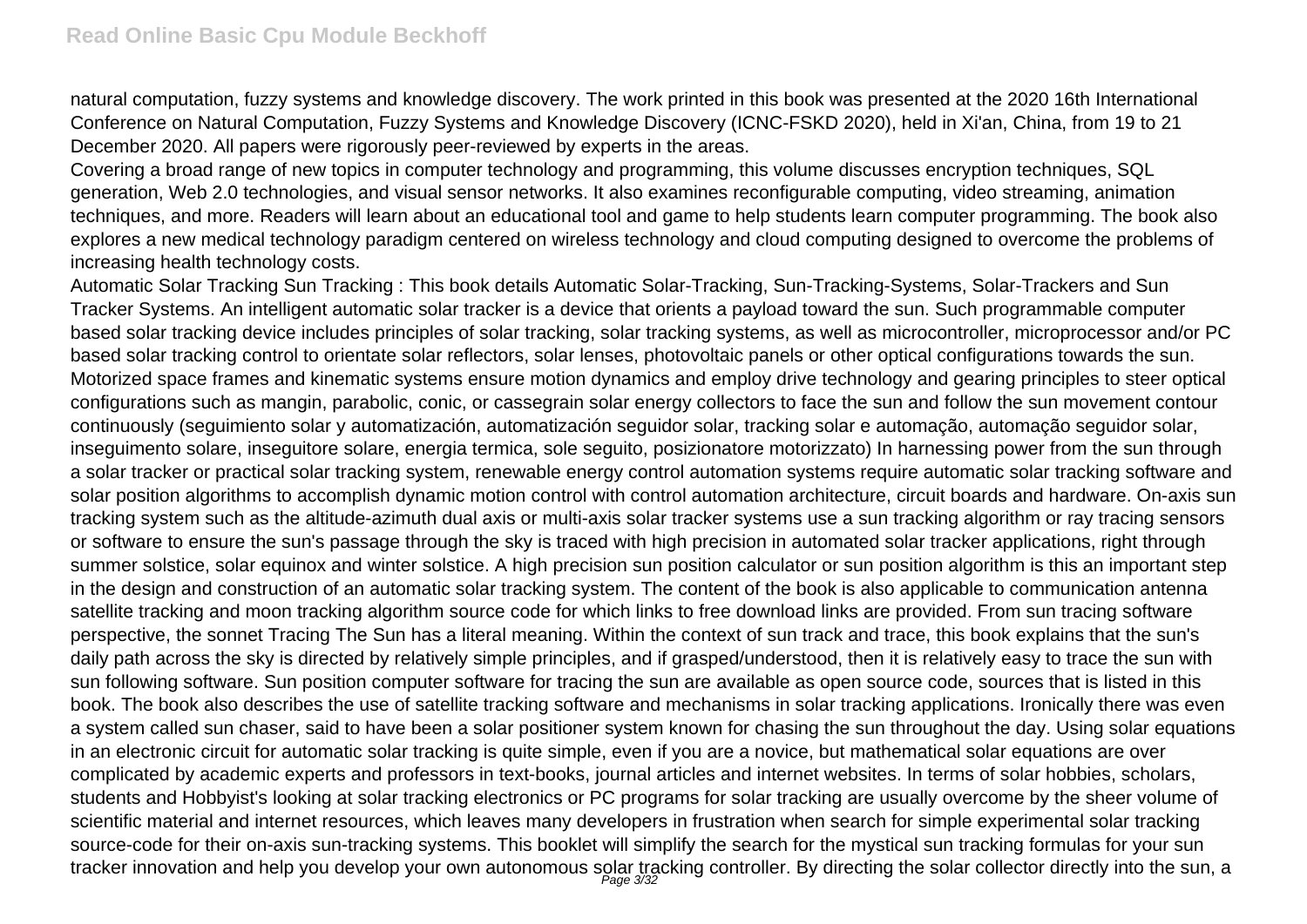#### **Read Online Basic Cpu Module Beckhoff**

solar harvesting means or device can harness sunlight or thermal heat. This is achieved with the help of sun angle formulas, solar angle formulas or solar tracking procedures for the calculation of sun's position in the sky. Automatic sun tracking system software includes algorithms for solar altitude azimuth angle calculations required in following the sun across the sky. In using the longitude, latitude GPS coordinates of the solar tracker location, these sun tracking software tools supports precision solar tracking by determining the solar altitudeazimuth coordinates for the sun trajectory in altitude-azimuth tracking at the tracker location, using certain sun angle formulas in sun vector calculations. Instead of follow the sun software, a sun tracking sensor such as a sun sensor or webcam or video camera with vision based sun following image processing software can also be used to determine the position of the sun optically. Such optical feedback devices are often used in solar panel tracking systems and dish tracking systems. Dynamic sun tracing is also used in solar surveying, DNI analyser and sun surveying systems that build solar infographics maps with solar radiance, irradiance and DNI models for GIS (geographical information system). In this way geospatial methods on solar/environment interaction makes use use of geospatial technologies (GIS, Remote Sensing, and Cartography). Climatic data and weather station or weather center data, as well as queries from sky servers and solar resource database systems (i.e. on DB2, Sybase, Oracle, SQL, MySQL) may also be associated with solar GIS maps. In such solar resource modelling systems, a pyranometer or solarimeter is normally used in addition to measure direct and indirect, scattered, dispersed, reflective radiation for a particular geographical location. Sunlight analysis is important in flash photography where photographic lighting are important for photographers. GIS systems are used by architects who add sun shadow applets to study architectural shading or sun shadow analysis, solar flux calculations, optical modelling or to perform weather modelling. Such systems often employ a computer operated telescope type mechanism with ray tracing program software as a solar navigator or sun tracer that determines the solar position and intensity. The purpose of this booklet is to assist developers to track and trace suitable source-code and solar tracking algorithms for their application, whether a hobbyist, scientist, technician or engineer. Many open-source sun following and tracking algorithms and source-code for solar tracking programs and modules are freely available to download on the internet today. Certain proprietary solar tracker kits and solar tracking controllers include a software development kit SDK for its application programming interface API attributes (Pebble). Widget libraries, widget toolkits, GUI toolkit and UX libraries with graphical control elements are also available to construct the graphical user interface (GUI) for your solar tracking or solar power monitoring program. The solar library used by solar position calculators, solar simulation software and solar contour calculators include machine program code for the solar hardware controller which are software programmed into Micro-controllers, Programmable Logic Controllers PLC, programmable gate arrays, Arduino processor or PIC processor. PC based solar tracking is also high in demand using C++, Visual Basic VB, as well as MS Windows, Linux and Apple Mac based operating systems for sun path tables on Matlab, Excel. Some books and internet webpages use other terms, such as: sun angle calculator, sun position calculator or solar angle calculator. As said, such software code calculate the solar azimuth angle, solar altitude angle, solar elevation angle or the solar Zenith angle (Zenith solar angle is simply referenced from vertical plane, the mirror of the elevation angle measured from the horizontal or ground plane level). Similar software code is also used in solar calculator apps or the solar power calculator apps for IOS and Android smartphone devices. Most of these smartphone solar mobile apps show the sun path and sun-angles for any location and date over a 24 hour period. Some smartphones include augmented reality features in which you can physically see and look at the solar path through your cell phone camera or mobile phone camera at your phone's specific GPS location. In the computer programming and digital signal processing (DSP) environment, (free/open source) program code are available for VB, .Net, Delphi, Python, C, C+, C++, PHP, Swift, ADM, F, Flash, Basic, QBasic, GBasic,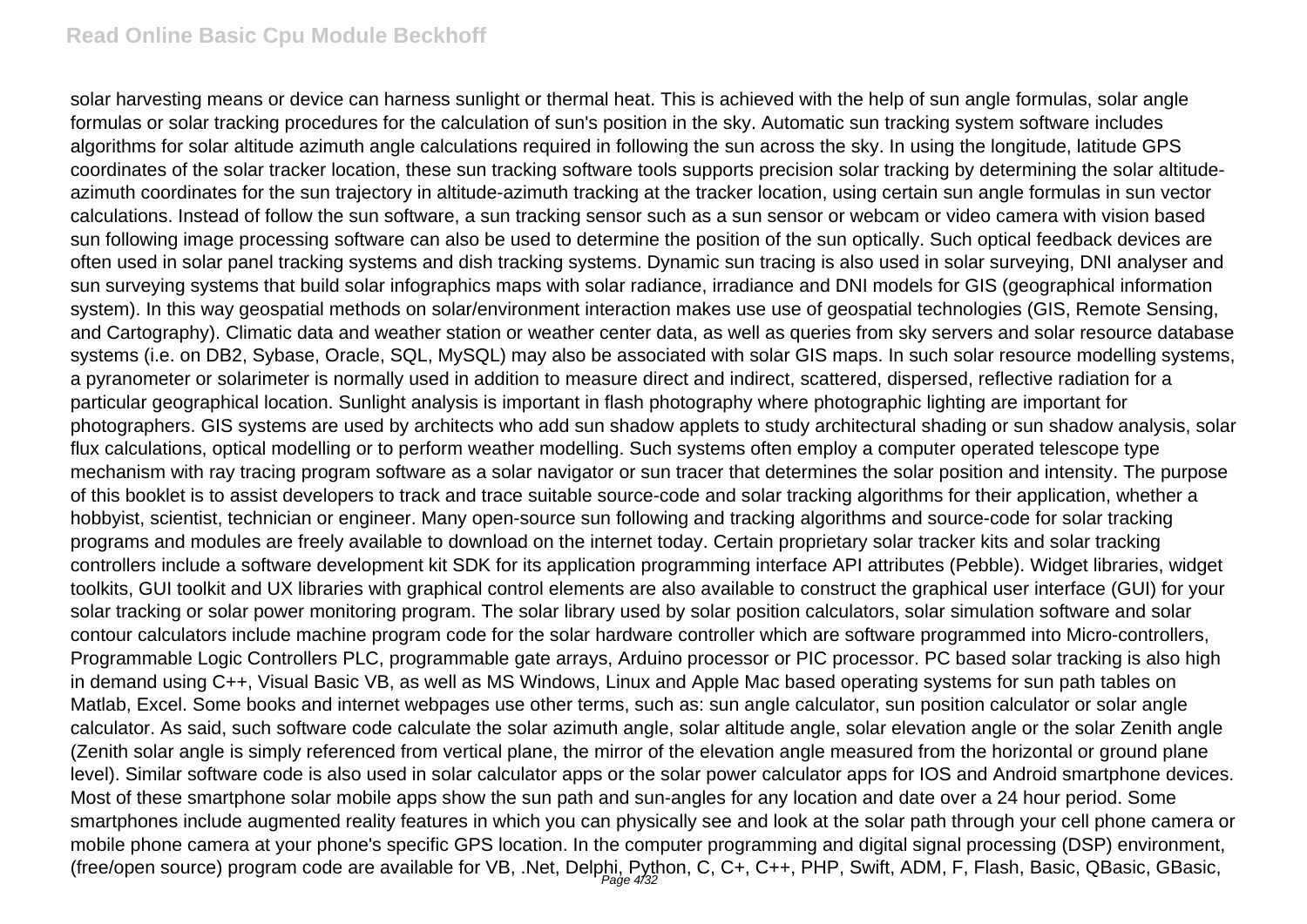KBasic, SIMPL language, Squirrel, Solaris, Assembly language on operating systems such as MS Windows, Apple Mac, DOS or Linux OS. Software algorithms predicting position of the sun in the sky are commonly available as graphical programming platforms such as Matlab (Mathworks), Simulink models, Java applets, TRNSYS simulations, Scada system apps, Labview module, Beckhoff TwinCAT (Visual Studio), Siemens SPA, mobile and iphone apps, Android or iOS tablet apps, and so forth. At the same time, PLC software code for a range of sun tracking automation technology can follow the profile of sun in sky for Siemens, HP, Panasonic, ABB, Allan Bradley, OMRON, SEW, Festo, Beckhoff, Rockwell, Schneider, Endress Hauser, Fudji electric. Honeywell, Fuchs, Yokonawa, or Muthibishi platforms. Sun path projection software are also available for a range of modular IPC embedded PC motherboards, Industrial PC, PLC (Programmable Logic Controller) and PAC (Programmable Automation Controller) such as the Siemens S7-1200 or Siemens Logo, Beckhoff IPC or CX series, OMRON PLC, Ercam PLC, AC500plc ABB, National Instruments NI PXI or NI cRIO, PIC processor, Intel 8051/8085, IBM (Cell, Power, Brain or Truenorth series), FPGA (Xilinx Altera Nios), Intel, Xeon, Atmel megaAVR, MPU, Maple, Teensy, MSP, XMOS, Xbee, ARM, Raspberry Pi, Eagle, Arduino or Arduino AtMega microcontroller, with servo motor, stepper motor, direct current DC pulse width modulation PWM (current driver) or alternating current AC SPS or IPC variable frequency drives VFD motor drives (also termed adjustable-frequency drive, variable-speed drive, AC drive, micro drive or inverter drive) for electrical, mechatronic, pneumatic, or hydraulic solar tracking actuators. The above motion control and robot control systems include analogue or digital interfacing ports on the processors to allow for tracker angle orientation feedback control through one or a combination of angle sensor or angle encoder, shaft encoder, precision encoder, optical encoder, magnetic encoder, direction encoder, rotational encoder, chip encoder, tilt sensor, inclination sensor, or pitch sensor. Note that the tracker's elevation or zenith axis angle may measured using an altitude angle-, declination angle-, inclination angle-, pitch angle-, or vertical angle-, zenith anglesensor or inclinometer. Similarly the tracker's azimuth axis angle be measured with a azimuth angle-, horizontal angle-, or roll angle- sensor. Chip integrated accelerometer magnetometer gyroscope type angle sensors can also be used to calculate displacement. Other options include the use of thermal imaging systems such as a Fluke thermal imager, or robotic or vision based solar tracker systems that employ face tracking, head tracking, hand tracking, eye tracking and car tracking principles in solar tracking. With unattended decentralised rural, island, isolated, or autonomous off-grid power installations, remote control, monitoring, data acquisition, digital datalogging and online measurement and verification equipment becomes crucial. It assists the operator with supervisory control to monitor the efficiency of remote renewable energy resources and systems and provide valuable web-based feedback in terms of CO2 and clean development mechanism (CDM) reporting. A power quality analyser for diagnostics through internet, WiFi and cellular mobile links is most valuable in frontline troubleshooting and predictive maintenance, where quick diagnostic analysis is required to detect and prevent power quality issues. Solar tracker applications cover a wide spectrum of solar applications and solar assisted application, including concentrated solar power generation, solar desalination, solar water purification, solar steam generation, solar electricity generation, solar industrial process heat, solar thermal heat storage, solar food dryers, solar water pumping, hydrogen production from methane or producing hydrogen and oxygen from water (HHO) through electrolysis. Many patented or non-patented solar apparatus include tracking in solar apparatus for solar electric generator, solar desalinator, solar steam engine, solar ice maker, solar water purifier, solar cooling, solar refrigeration, USB solar charger, solar phone charging, portable solar charging tracker, solar coffee brewing, solar cooking or solar dying means. Your project may be the next breakthrough or patent, but your invention is held back by frustration in search for the sun tracker you require for your solar powered appliance, solar generator, solar tracker robot, solar freezer, solar cooker, solar drier, solar pump, solar freezer, or solar dryer project. Whether your solar electronic circuit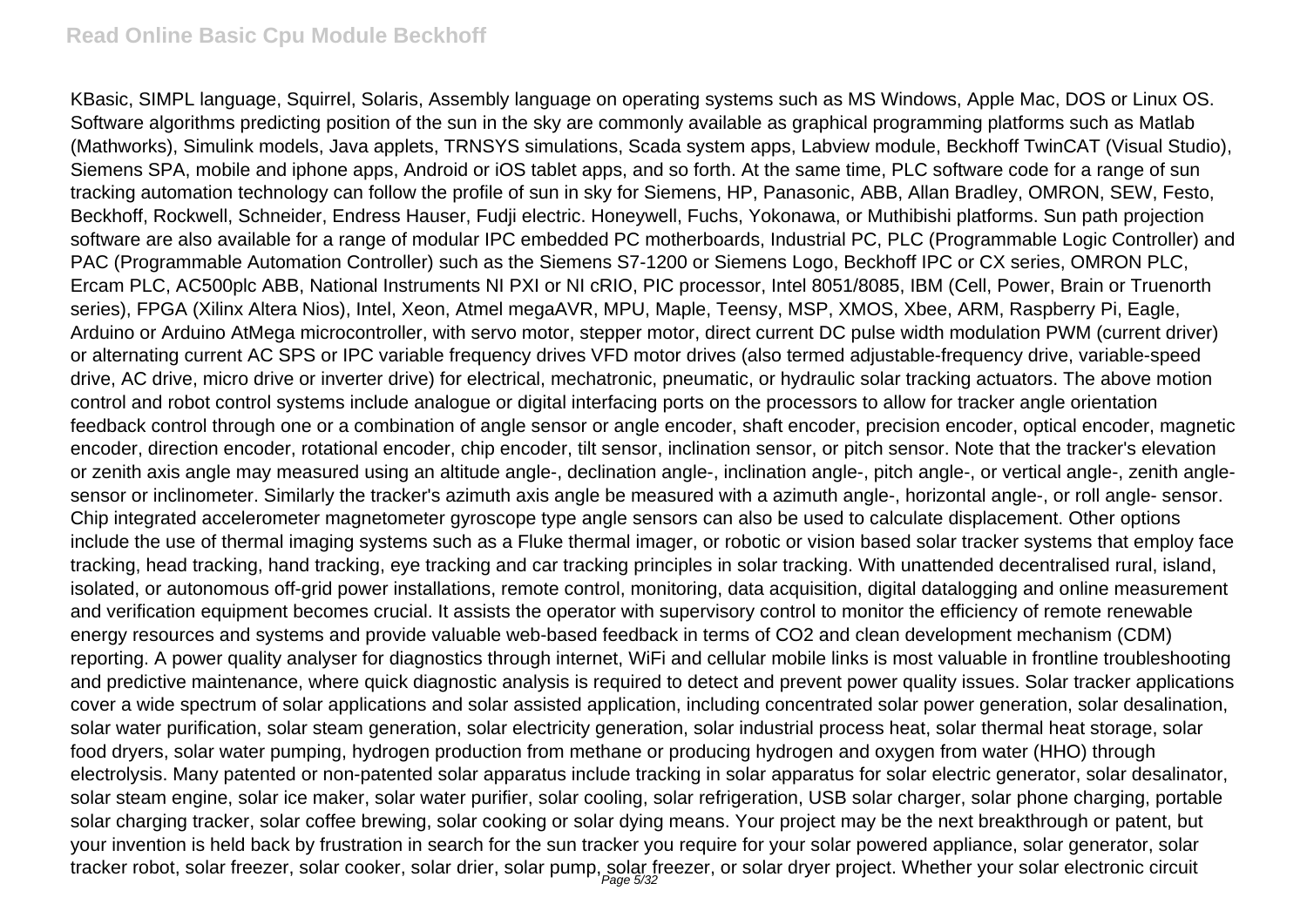#### **Read Online Basic Cpu Module Beckhoff**

diagram include a simplified solar controller design in a solar electricity project, solar power kit, solar hobby kit, solar steam generator, solar hot water system, solar ice maker, solar desalinator, hobbyist solar panels, hobby robot, or if you are developing professional or hobby electronics for a solar utility or micro scale solar powerplant for your own solar farm or solar farming, this publication may help accelerate the development of your solar tracking innovation. Lately, solar polygeneration, solar trigeneration (solar triple generation), and solar quad generation (adding delivery of steam, liquid/gaseous fuel, or capture food-grade CO\$\_2\$) systems have need for automatic solar tracking. These systems are known for significant efficiency increases in energy yield as a result of the integration and re-use of waste or residual heat and are suitable for compact packaged micro solar powerplants that could be manufactured and transported in kit-form and operate on a plugand play basis. Typical hybrid solar power systems include compact or packaged solar micro combined heat and power (CHP or mCHP) or solar micro combined, cooling, heating and power (CCHP, CHPC, mCCHP, or mCHPC) systems used in distributed power generation. These systems are often combined in concentrated solar CSP and CPV smart microgrid configurations for off-grid rural, island or isolated microgrid, minigrid and distributed power renewable energy systems. Solar tracking algorithms are also used in modelling of trigeneration systems using Matlab Simulink (Modelica or TRNSYS) platform as well as in automation and control of renewable energy systems through intelligent parsing, multi-objective, adaptive learning control and control optimization strategies. Solar tracking algorithms also find application in developing solar models for country or location specific solar studies, for example in terms of measuring or analysis of the fluctuations of the solar radiation (i.e. direct and diffuse radiation) in a particular area. Solar DNI, solar irradiance and atmospheric information and models can thus be integrated into a solar map, solar atlas or geographical information systems (GIS). Such models allows for defining local parameters for specific regions that may be valuable in terms of the evaluation of different solar in photovoltaic of CSP systems on simulation and synthesis platforms such as Matlab and Simulink or in linear or multi-objective optimization algorithm platforms such as COMPOSE, EnergyPLAN or DER-CAM. A dual-axis solar tracker and single-axis solar tracker may use a sun tracker program or sun tracker algorithm to position a solar dish, solar panel array, heliostat array, PV panel, solar antenna or infrared solar nantenna. A self-tracking solar concentrator performs automatic solar tracking by computing the solar vector. Solar position algorithms (TwinCAT, SPA, or PSA Algorithms) use an astronomical algorithm to calculate the position of the sun. It uses astronomical software algorithms and equations for solar tracking in the calculation of sun's position in the sky for each location on the earth at any time of day. Like an optical solar telescope, the solar position algorithm pin-points the solar reflector at the sun and locks onto the sun's position to track the sun across the sky as the sun progresses throughout the day. Optical sensors such as photodiodes, light-dependant-resistors (LDR) or photoresistors are used as optical accuracy feedback devices. Lately we also included a section in the book (with links to microprocessor code) on how the PixArt Wii infrared camera in the Wii remote or Wiimote may be used in infrared solar tracking applications. In order to harvest free energy from the sun, some automatic solar positioning systems use an optical means to direct the solar tracking device. These solar tracking strategies use optical tracking techniques, such as a sun sensor means, to direct sun rays onto a silicon or CMOS substrate to determine the X and Y coordinates of the sun's position. In a solar mems sun-sensor device, incident sunlight enters the sun sensor through a small pin-hole in a mask plate where light is exposed to a silicon substrate. In a web-camera or camera image processing sun tracking and sun following means, object tracking software performs multi object tracking or moving object tracking methods. In an solar object tracking technique, image processing software performs mathematical processing to box the outline of the apparent solar disc or sun blob within the captured image frame, while sunlocalization is performed with an edge detection algorithm to determine the solar vector coordinates. An automated positioning system help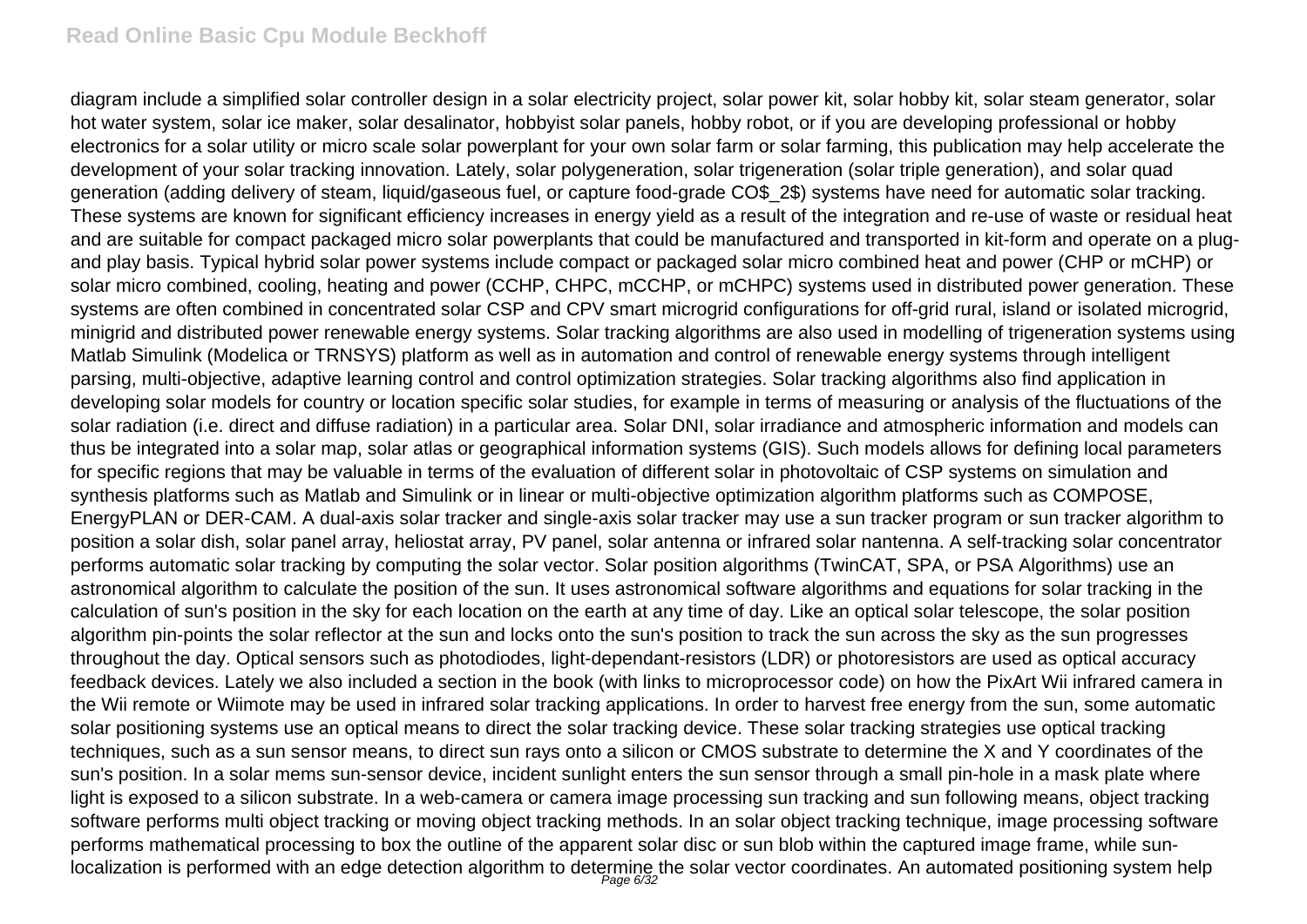maximize the yields of solar power plants through solar tracking control to harness sun's energy. In such renewable energy systems, the solar panel positioning system uses a sun tracking techniques and a solar angle calculator in positioning PV panels in photovoltaic systems and concentrated photovoltaic CPV systems. Automatic on-axis solar tracking in a PV solar tracking system can be dual-axis sun tracking or single-axis sun solar tracking. It is known that a motorized positioning system in a photovoltaic panel tracker increase energy yield and ensures increased power output, even in a single axis solar tracking configuration. Other applications such as robotic solar tracker or robotic solar tracking system uses robotica with artificial intelligence in the control optimization of energy yield in solar harvesting through a robotic tracking system. Automatic positioning systems in solar tracking designs are also used in other free energy generators, such as concentrated solar thermal power CSP and dish Stirling systems. The sun tracking device in a solar collector in a solar concentrator or solar collector Such a performs on-axis solar tracking, a dual axis solar tracker assists to harness energy from the sun through an optical solar collector, which can be a parabolic mirror, parabolic reflector, Fresnel lens or mirror array/matrix. A parabolic dish or reflector is dynamically steered using a transmission system or solar tracking slew drive mean. In steering the dish to face the sun, the power dish actuator and actuation means in a parabolic dish system optically focusses the sun's energy on the focal point of a parabolic dish or solar concentrating means. A Stirling engine, solar heat pipe, thermosyphin, solar phase change material PCM receiver, or a fibre optic sunlight receiver means is located at the focal point of the solar concentrator. The dish Stirling engine configuration is referred to as a dish Stirling system or Stirling power generation system. Hybrid solar power systems (used in combination with biogas, biofuel, petrol, ethanol, diesel, natural gas or PNG) use a combination of power sources to harness and store solar energy in a storage medium. Any multitude of energy sources can be combined through the use of controllers and the energy stored in batteries, phase change material, thermal heat storage, and in cogeneration form converted to the required power using thermodynamic cycles (organic Rankin, Brayton cycle, micro turbine, Stirling) with an inverter and charge controller. The WWW has revolutionised educational institutions. Control education is an area that has been enhanced through web developments; an initiative to experiment and incorporate web-based technologies led to the birth of Web-Based Simulation (WBS). Control education is typically a domain where Web-Based Simulation successfully shows its potential of how current technology can support the sharing of information amongst large dispersed groups. This book is based around the proceedings of an IFAC meeting specifically devoted to Internet Based Control Education. It provided a forum for discussions around issues such as: remote labs, virtual labs, teleoperation, centralized internet repository for control education, internet based control systems materials, and virtual reality in control education. This book illuminates the most recent developments and advances in the use of the WWW in control education, and presents many open issues for laboratory control education over the internet. Industry 4.0: Managing The Digital Transformation Applied Informatics and Communication, Part I

RoboCup 2014: Robot World Cup XVIII

Proceedings of 2017 Chinese Intelligent Systems Conference

Artificial Intelligence and Soft Computing

IFIP TC 5 International Conference, NEW PROLAMAT 2013, Dresden, Germany, October 10-11, 2013, Proceedings Securing Network Infrastructure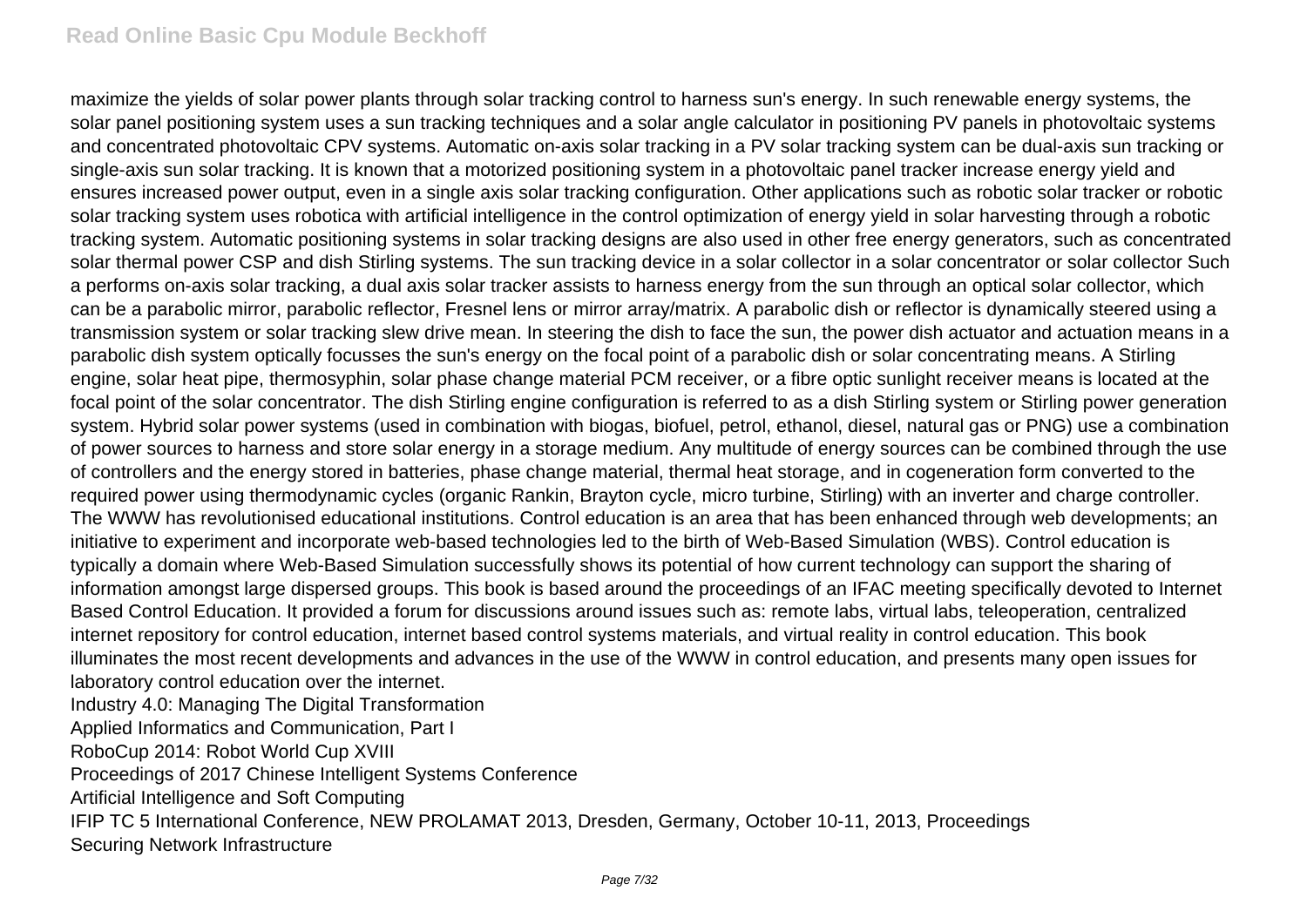*This book includes the thoroughly refereed proceedings of the 18th Annual RoboCup International Symposium, held in Joao Pessoa, Brazil, in July 2014.The 36 revised papers were carefully reviewed and selected from 66 submissions and include 11 champion-team papers, three special-track papers on open-source hardware and software, nine papers on the advancement of the RoboCup leagues track, and three best papers. The contributions present current research and educational activities in the field of robotics and artificial intelligence with a special focus on the interaction between robots and humans.*

*Die am Markt vorhandenen Bücher betrachten lediglich den Einsatz einzelner Gebäudebussysteme, nicht jedoch den Vergleich untereinander mit Bezug auf Kosten/Nutzen und Anwendbarkeit. In diesem Buch werden verschiedene Gebäudebussysteme, wie z.B. Funkbussysteme, PEHA-PHC, OBO-Bus, EIB, LCN, LON, SPS-Systeme, etc. auf deren Einsatzmöglichkeit in den verschiedenen Gebäudekategorien untersucht. Der Vergleich bezieht sich auf alle Ebenen der Automatisierungsebene vom Feldbus über die Automatisierung bis zur Leitebene.*

*Free to download eBook on Practical Solar Tracking Design, Solar Tracking, Sun Tracking, Sun Tracker, Solar Tracker, Follow Sun, Sun Position calculation (Azimuth, Elevation, Zenith), Sun following, Sunrise, Sunset, Moon-phase, Moonrise, Moonset calculators. In harnessing power from the sun through a solar tracker or solar tracking system, renewable energy system developers require automatic solar tracking software and solar position algorithms. On-axis sun tracking system such as the altitude-azimuth dual axis or multi-axis solar tracker systems use a sun tracking algorithm or ray tracing sensors or software to ensure the sun's passage through the sky is traced with high precision in automated solar tracker applications, right through summer solstice, solar equinox and winter solstice. Eco Friendly and Environmentally Sustainable Micro Combined Solar Heat and Power (m-CHP, m-CCHP, m-CHCP) with Microgrid Storage and Layered Smartgrid Control towards Supplying Off-Grid Rural Villages in developing BRICS countries such as Africa, India, China and Brazil. Off-grid rural villages and isolated islands areas require mCHP and trigeneration solar power plants and associated isolated smart microgrid solutions to serve the community energy needs. This article describes the development progress for such a system, also referred to as solar polygeneration. The system includes a sun tracker mechanism wherin a parabolic dish or lenses are guided by a light sensitive mechanique in a way that the solar receiver is always at right angle to the solar radiation. Solar thermal energy is then either converted into electrical energy through a free piston Stirling, or stored in a thermal storage container. The project includes the thermodynamic modeling of the plant in Matlab Simulink as well as the development of an intelligent control approach that includes smart microgrid distribution and optimization. The book includes aspects in the simulation and optimization of stand-alone hybrid renewable energy systems and co-generation in isolated or islanded microgrids. It focusses on the stepwise development of a hybrid solar driven micro combined cooling heating and power (mCCHP) compact trigeneration polygeneration and thermal energy storage (TES) system with intelligent weather prediction, weak-ahead scheduling (time horizon), and look-ahead dispatch on integrated smart microgrid distribution principles. The solar harvesting and solar thermodynamic system includes an automatic sun tracking platform based on a PLC controlled* Page 8/32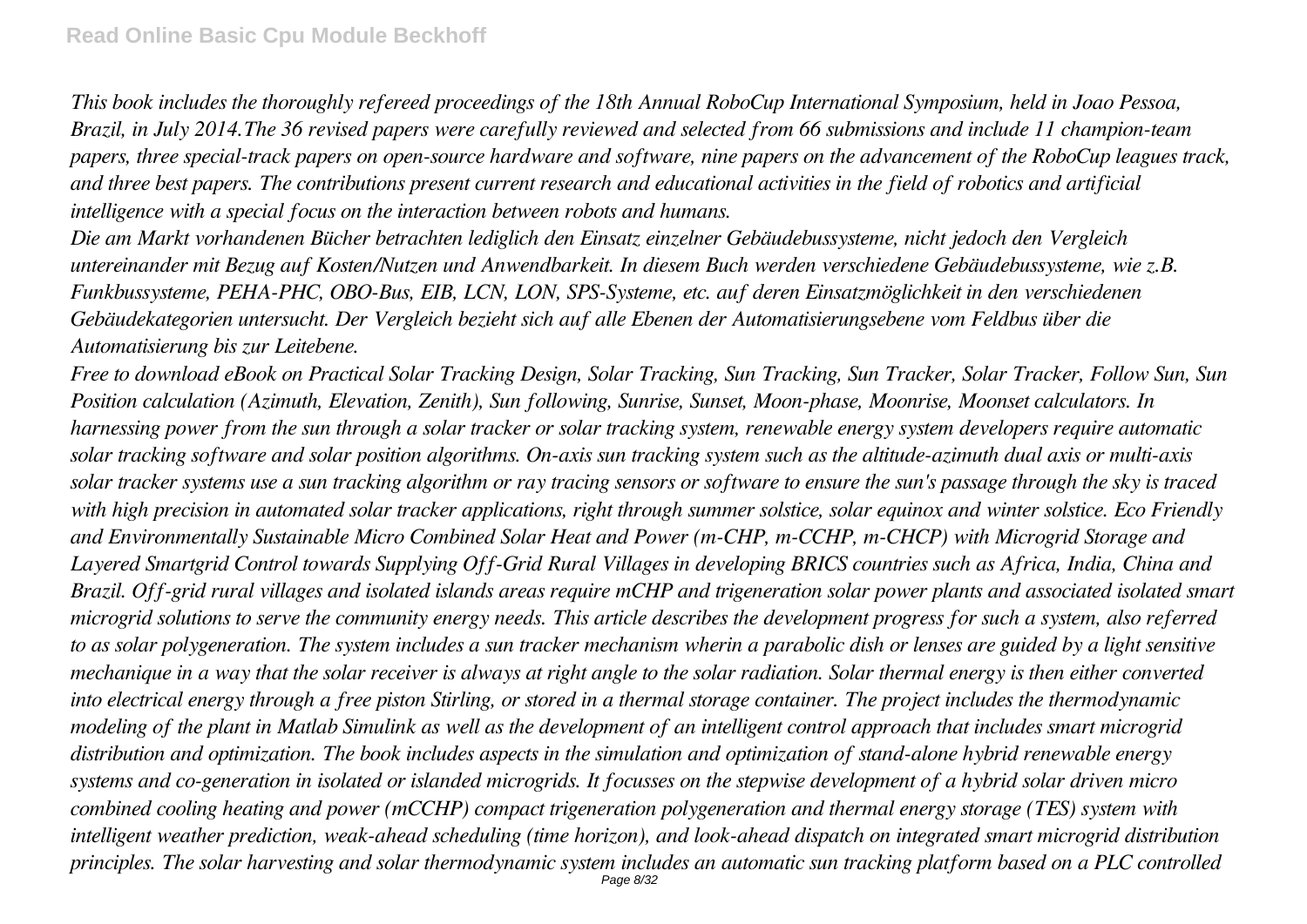*mechatronic sun tracking system that follows the sun progressing across the sky. An intelligent energy management and adaptive learning control optimization approach is proposed for autonomous off-grid remote power applications, both for thermodynamic optimization and smart micro-grid optimization for distributed energy resources (DER). The correct resolution of this load-following multi objective optimization problem is a complex task because of the high number and multi-dimensional variables, the cross-correlation and interdependency between the energy streams as well as the non-linearity in the performance of some of the system components. Exergybased control approaches for smartgrid topologies are considered in terms of the intelligence behind the safe and reliable operation of a microgrid in an automated system that can manage energy flow in electrical as well as thermal energy systems. The standalone micro-grid solution would be suitable for a rural village, intelligent building, district energy system, campus power, shopping mall centre, isolated network, eco estate or remote island application setting where self-generation and decentralized energy system concepts play a role. Discrete digital simulation models for the thermodynamic and active demand side management systems with digital smartgrid control unit to optimize the system energy management is currently under development. Parametric simulation models for this trigeneration system (polygeneration, poligeneration, quadgeneration) are developed on the Matlab Simulink and TrnSys platforms. In terms of model predictive coding strategies, the automation controller will perform multi-objective cost optimization for energy management on a microgrid level by managing the generation and storage of electrical, heat and cooling energies in layers. Each layer has its own set of smart microgrid priorities associated with user demand side cycle predictions. Mixed Integer Linear Programming and Neural network algorithms are being modeled to perform Multi Objective Control optimization as potential optimization and adaptive learning techniques. "This book is the best source for the most current, relevant, cutting edge research in the field of industrial informatics focusing on different methodologies of information technologies to enhance industrial fabrication, intelligence, and manufacturing processes"--Provided by publisher.*

*Design News*

*Handbook of Robotic and Image-Guided Surgery*

*und Einführung eines Steuerungssystem Standards*

*Volume I*

*Analysis and Design of Intelligent Systems Using Soft Computing Techniques ICICT 2018, London*

*Advancements in Smart City and Intelligent Building*

This book comprises a selection of papers on new methods for analysis and design of hybrid intelligent systems using soft computing techniques from the IFSA 2007 World Congress, held in Cancun, Mexico, June 2007. This book consists of papers presented at Automation 2018, an international conference held in Warsaw from March 21 to 23, 2018. It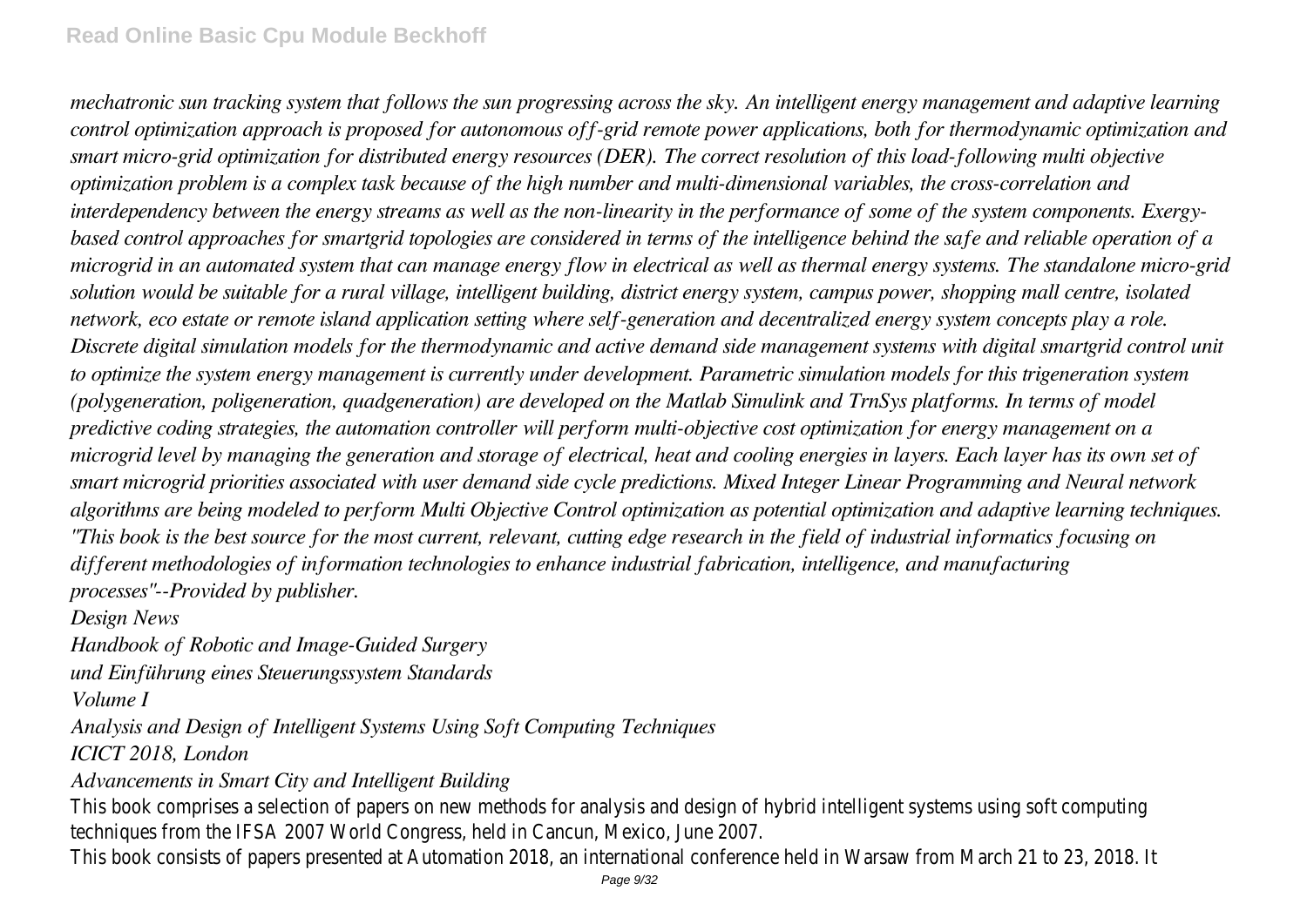discusses the radical technological changes occurring due to the INDUSTRY 4.0, with a focus on offering a better understanding of the Fourth Industrial Revolution. Each chapter presents a detailed analysis of interdisciplinary knowledge, numerical modeling and simulation as well as the application of cyber-physical systems, where information technology and physical devices create synergic systems leading to unprecedented efficiency. The theoretical results, practical solutions and guidelines presented are valuable for both researchers working in the area of engineering sciences and practitioners looking for solutions to industrial problems. This three-volume book highlights significant advances in the development of new information systems technologies and architectures. Further, it helps readers solve specific research and analytical problems and glean useful knowledge and business value from data. Each chapter provides an analysis of a specific technical problem, followed by a numerical analysis, simulation, and implementation of the solution to the real-world problem. Managing an organization, especially in today's rapidly changing environment, is a highly complex process. Increased competition in the marketplace, especially as a result of the massive and successful entry of foreign businesses into domestic markets, changes in consumer behaviour, and broader access to new technologies and information, calls for organisational restructuring and the introduction and modification of management methods using the latest scientific advances. This situation has prompted various decision-making bodies to introduce computer modelling of organization management systems. This book presents the peer-reviewed proceedings of the 40th Anniversary International Conference "Information Systems Architecture and Technology" (ISAT), held on September 15–17, 2019, in Wroc?aw, Poland. The conference was organised by the Computer Science Department, Faculty of Computer Science and Management, Wroclaw University of Sciences and Technology, and University of Applied Sciences in Nysa, Poland. The papers have been grouped into three major sections: Part I—discusses topics including, but not limited to, artificial intelligence methods, knowledge discovery and data mining, big data, knowledge-based management, Internet of Things, cloud computing and high-performance computing, distributed computer systems, content delivery networks, and service-oriented computing. Part II—addresses various topics, such as system modelling for control, recognition and decision support, mathematical modelling in computer system design, service-oriented systems, and cloud computing, and complex process modelling. Part III—focuses on a number of themes, like knowledge-based management, modelling of financial and investment decisions, modelling of managerial decisions, production systems management, and maintenance, risk management, small business management, and theories and models of innovation. Handbook of Robotic and Image-Guided Surgery provides state-of-the-art systems and methods for robotic and computer-assisted surgeries. In this masterpiece, contributions of 169 researchers from 19 countries have been gathered to provide 38 chapters. This handbook is 744 pages, includes 659 figures and 61 videos. It also provides basic medical knowledge for engineers and basic engineering principles for surgeons. A key strength of this text is the fusion of engineering, radiology, and surgical principles into one book. A thorough and in-depth handbook on surgical robotics and image-guided surgery which includes both fundamentals and advances in the field A comprehensive reference on robot-assisted laparoscopic, orthopedic, and head-and-neck surgeries Chapters are contributed by worldwide experts from both engineering and surgical backgrounds Energiemanagement durch Gebäudeautomation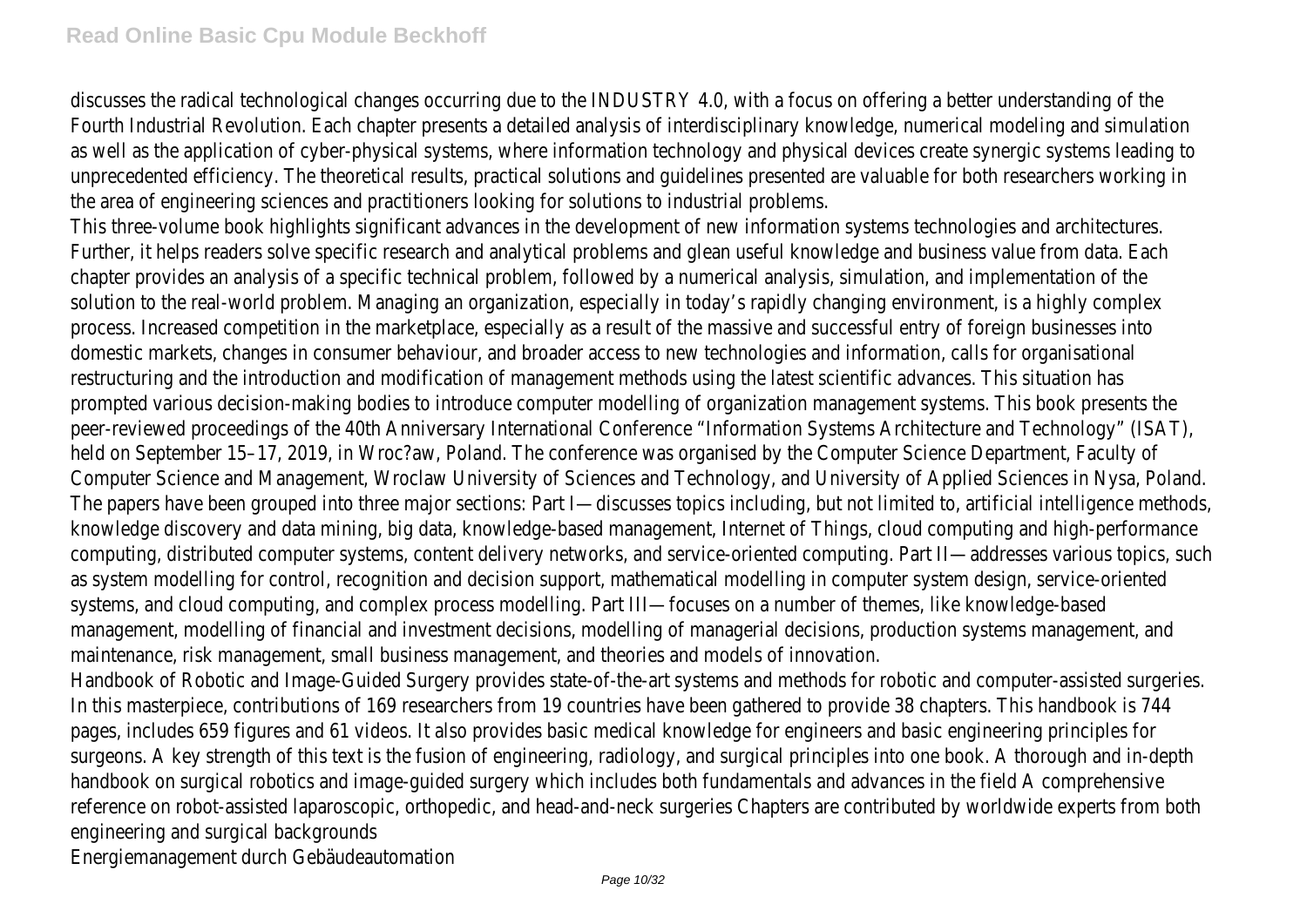### Sun Tracker, Automatic Solar- Tracking, Sun- Tracking Systems, Solar Trackers and Automatic Sun Tracker Systems ????? ????????? ????????

## **Proceedings**

# Advances in Mechanical Systems Dynamics

#### Trademarks

# New Technologies, Development and Application III

#### 19th International Conference, ICAISC 2020, Zakopane, Poland, October 12-14, 2020, Proceedings, Part I Tunnels and Underground Cities: Engineering and Innovation meet Archaeology, Architecture and Art contains the contributions presented at the World Tunnel Congress 2019 (Naples, Italy, 3-9 May 2019). The use of underground space is continuing to grow, due to global urbanization, public demand for efficient transportation, and energy saving, production and distribution. The growing need for space at ground level, along with its continuous value increase and the challenges of energy saving and achieving sustainable development objectives, demand greater and better use of the underground space to ensure that it supports sustainable, resilient and more liveable cities. This vision was the source of inspiration for the design of the logos of both the International (ITA) and Italian (SIG) Tunnelling Association. By placing key infrastructures underground – the black circle in the logos – it will be possible to preserve and enhance the quality of the space at ground level – the green line. In order to consider and value underground space usage together with human and social needs, engineers, architects, and artists will have to learn to collaborate and develop an interdisciplinary design approach that addresses functionality, safety, aesthetics and quality of life, and adaptability to future and varied functions. The 700 contributions cover a wide range of topics, from more traditional subjects connected to technical challenges of design and construction of underground works, with emphasis on innovation in tunneling engineering, to less conventional and archetypically Italian themes such as archaeology, architecture, and art. The book has the following main themes: Archaeology, Architecture and Art in underground construction; Environment sustainability in underground construction; Geological and geotechnical knowledge and requirements for project implementation; Ground improvement in underground constructions; Innovation in underground engineering, materials and equipment; Long and deep tunnels; Public communication and awareness; Risk management, contracts and financial aspects; Safety in underground construction; Strategic use of underground space for resilient cities; Urban tunnels. Tunnels and Underground Cities: Engineering and Innovation meet Archaeology, Architecture and Art is a valuable reference text for tunneling specialists, owners, engineers, architects and others involved in underground planning, design and building around the world, and for academics who are interested in underground constructions and geotechnics.

Modern dynamics was established many centuries ago by Galileo and Newton before the beginning of the industrial era. Presently, we are in the presence of the fourth industrial revolution, and mechanical systems are increasingly being integrated with electronic, electrical, and fluidic systems. This trend is present not only in the industrial environment, which will soon be characterized by the cyber-physical systems of industry 4.0, but also in other environments like mobility, health and bio-engineering, food and natural resources, safety, and sustainable living. In this context, purely mechanical systems with quasi-static behavior will become less common and the state-of-the-art will soon be represented by integrated mechanical systems, which need accurate dynamic models to predict their behavior. Therefore, mechanical system dynamics are going to play an increasingly central role. Significant research efforts are needed to improve the identification of the mechanical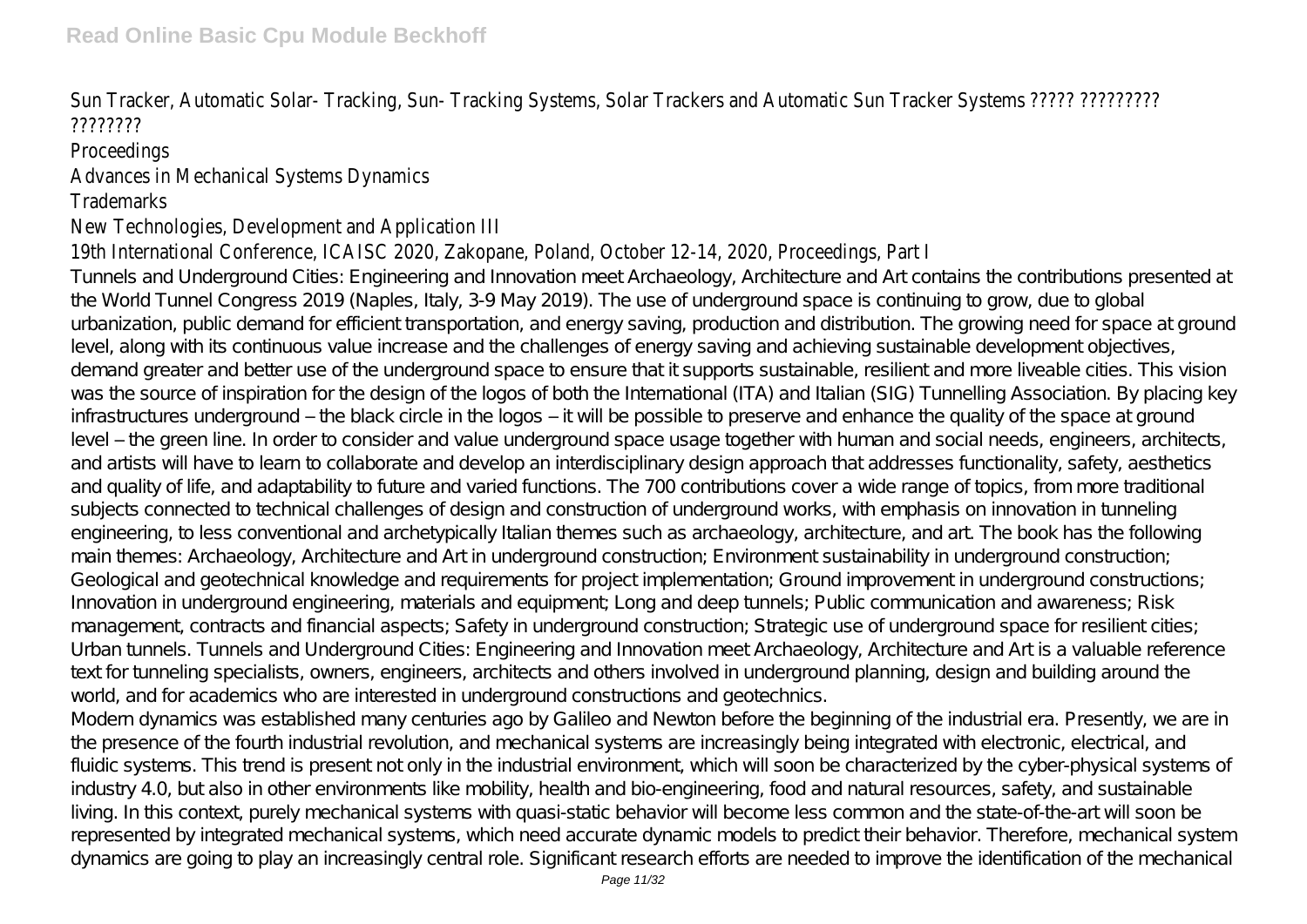properties of systems in order to develop models that take non-linearity into account, and to develop efficient simulation tools. This Special Issue aims at disseminating the latest research achievements, findings, and ideas in mechanical systems dynamics, with particular emphasis on applications that are strongly integrated with other systems and require a multi-physical approach.

This is the first book to focus on designing run-time reconfigurable systems on FPGAs, in order to gain resource and power efficiency, as well as to improve speed. Case studies in partial reconfiguration guide readers through the FPGA jungle, straight toward a working system. The discussion of partial reconfiguration is comprehensive and practical, with models introduced together with methods to implement efficiently the corresponding systems. Coverage includes concepts for partial module integration and corresponding communication architectures, floorplanning of the on-FPGA resources, physical implementation aspects starting from constraining primitive placement and routing all the way down to the bitstream required to configure the FPGA, and verification of reconfigurable systems.

To sort out the progress of aviation science and technology and industry, look forward to the future development trend, commend scientific and technological innovation achievements and talents, strengthen international cooperation, promote discipline exchanges, encourage scientific and technological innovation, and promote the development of aviation, the Chinese Aeronautical Society holds a China Aviation Science and Technology Conference every two years, which has been successfully held for four times and has become the highest level, largest scale, most influential and authoritative science and technology conference in the field of aviation in China. The 5th China Aviation Science and Technology Conference will be held in Wuzhen, Jiaxing City, Zhejiang Province in 2021, with the theme of "New Generation of Aviation Equipment and Technology", with academician Zhang Yanzhong as the chairman of the conference. This book contains original, peer-reviewed research papers from the conference. The topics covered include but are not limited to navigation, guidance and control technologies, key technologies for aircraft design and overall optimization, aviation test technologies, aviation airborne systems, electromechanical technologies, structural design, aerodynamics and flight mechanics, other related technologies, advanced aviation materials and manufacturing technologies, advanced aviation propulsion technologies, and civil aviation transportation. The papers presented here share the latest discoveries on aviation science and technology, making the book a valuable asset for researchers, engineers, and students.

Architectures, Design Methods and Applications

Automation 2018

Partial Reconfiguration on FPGAs

Research and Strategies

Proceedings of the WTC 2019 ITA-AITES World Tunnel Congress (WTC 2019), May 3-9, 2019, Naples, Italy

Discover practical network security with Nmap and Nessus 7

Advances in Natural Computation, Fuzzy Systems and Knowledge Discovery

*This book constitutes the refereed proceedings of the IFIP TC 5 International Conference on Digital Product and Process Development Systems, NEW PROLAMAT 2013, held in Dresden, Germany, in October 2013. The conference succeeds the International Conference on Programming Languages for Machine Tools, PROLAMAT 2006, held in Shanghai, China in 2006. In order to demonstrate the new orientation toward IT innovations, the acronym PROLAMAT has been changed into NEW PROLAMAT and is now interpreted as Project Research on Leading-Edge Applications and Methods for Applied Technology. The 42 revised papers were carefully reviewed and selected for inclusion in* Page 12/32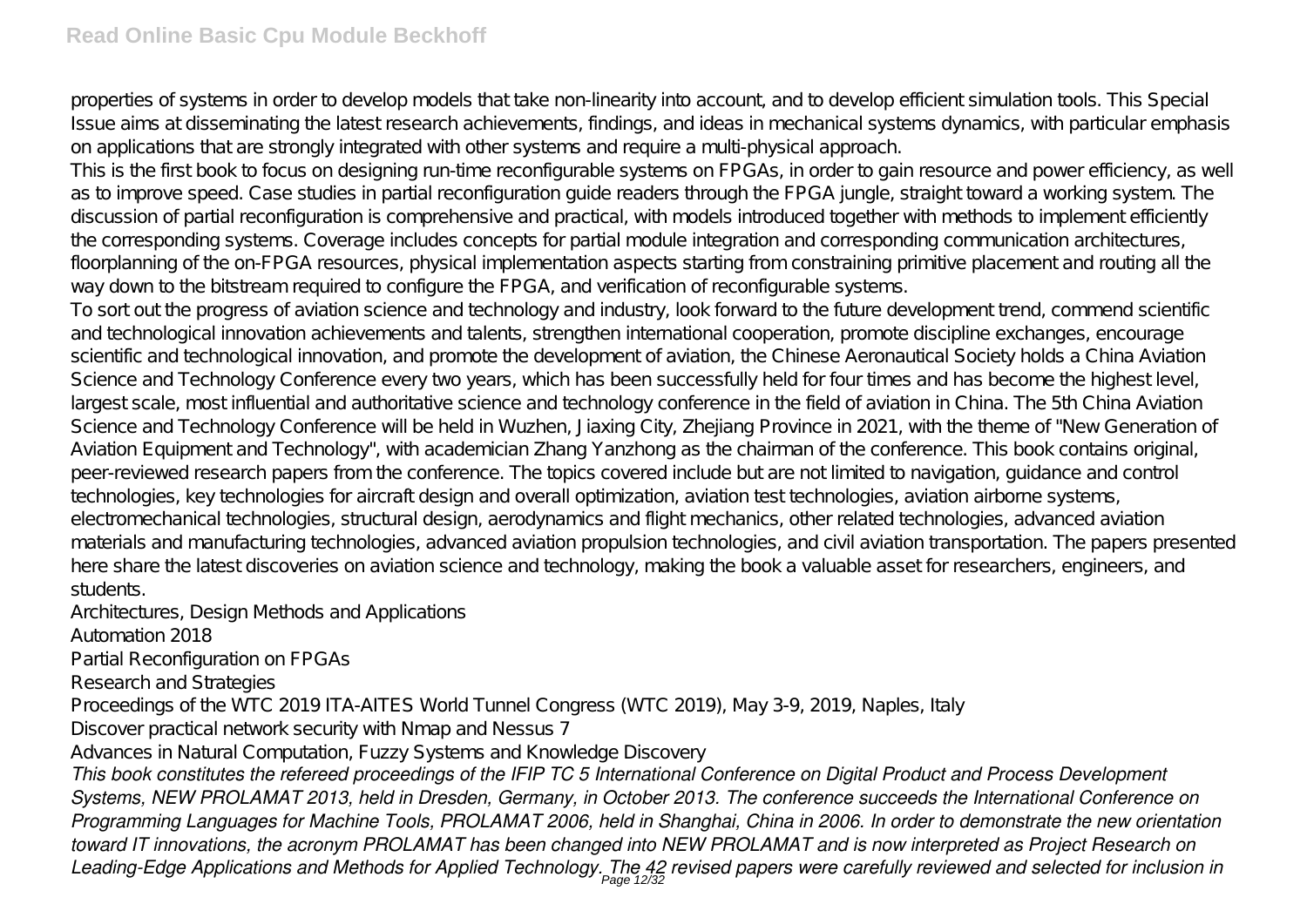*the volume. They have been organized in the following topical sections: digital product and process development; additive manufacturing; quality management; standardization and knowledge management developments; and simulation of procedures and processes. Plug the gaps in your network's infrastructure with resilient network security models Key Features Develop a cost-effective and end-to-end vulnerability management program Explore best practices for vulnerability scanning and risk assessment Understand and implement network enumeration with Nessus and Network Mapper (Nmap) Book Description Digitization drives technology today, which is why it's so important for organizations to design security mechanisms for their network infrastructures. Analyzing vulnerabilities is one of the best ways to secure your network infrastructure. This Learning Path begins by introducing you to the various concepts of network security assessment, workflows, and architectures. You will learn to employ open source tools to perform both active and passive network scanning and use these results to analyze and design a threat model for network security. With a firm understanding of the basics, you will then explore how to use Nessus and Nmap to scan your network for vulnerabilities and open ports and gain back door entry into a network. As you progress through the chapters, you will gain insights into how to carry out various key scanning tasks, including firewall detection, OS detection, and access management to detect vulnerabilities in your network. By the end of this Learning Path, you will be familiar with the tools you need for network scanning and techniques for vulnerability scanning and network protection. This Learning Path includes content from the following Packt books: Network Scanning Cookbook by Sairam Jetty Network Vulnerability Assessment by Sagar Rahalkar What you will learn Explore various standards and frameworks for vulnerability assessments and penetration testing Gain insight into vulnerability scoring and reporting Discover the importance of patching and security hardening Develop metrics to measure the success of a vulnerability management program Perform configuration audits for various platforms using Nessus Write custom Nessus and Nmap scripts on your own Install and configure Nmap and Nessus in your network infrastructure Perform host discovery to identify network devices Who this book is for This Learning Path is designed for security analysts, threat analysts, and security professionals responsible for developing a network threat model for an organization. Professionals who want to be part of a vulnerability management team and implement an end-to-end robust vulnerability management program will also find this Learning Path useful.*

*Dynamically Reconfigurable Systems is the first ever to focus on the emerging field of Dynamically Reconfigurable Computing Systems. While programmable logic and design-time configurability are well elaborated and covered by various texts, this book presents a unique overview over the state of the art and recent results for dynamic and run-time reconfigurable computing systems. Reconfigurable hardware is not only of utmost importance for large manufacturers and vendors of microelectronic devices and systems, but also a very attractive technology for smaller and medium-sized companies. Hence, Dynamically Reconfigurable Systems also addresses researchers and engineers actively working in the field and provides them with information on the newest developments and trends in dynamic and run-time reconfigurable systems.*

*This book constitutes the thoroughly refereed proceedings of the 26th International Conference on Computer Networks, CN 2019, held in Gliwice, Poland, in June 2019. The 29 full papers presented were carefully reviewed and selected from 64 submissions. They are organized in topical sections on computer networks; communications; and queueing theory and queuing networks.*

*High precision solar position algorithms, programs, software and source-code for computing the solar vector, solar coordinates & sun angles in Microprocessor, PLC, Arduino, PIC and PC-based sun tracking devices or dynamic sun following hardware, prático solar rastreo rastreamento, inseguimento del sole, motorizzato inseguimento solare*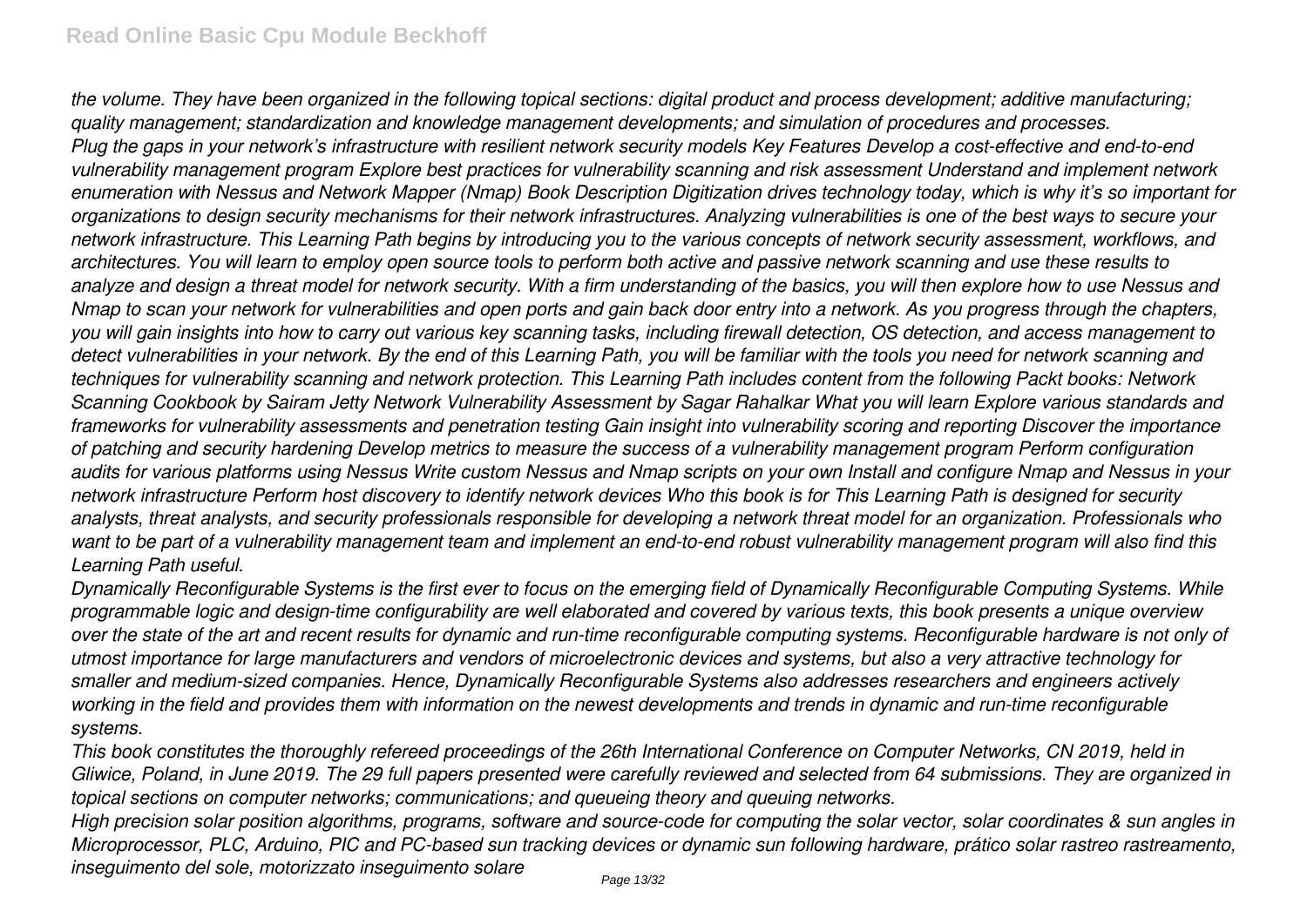*Architectures, Tools and Applications*

*High precision solar position algorithms, programs, software and source-code for computing the solar vector, solar coordinates & sun angles in Microprocessor, PLC, Arduino, PIC and PC-based sun tracking devices or dynamic sun following hardware*

*Information Systems Architecture and Technology: Proceedings of 40th Anniversary International Conference on Information Systems*

*Architecture and Technology – ISAT 2019*

*Grundlagen - Technologien - Anwendungen*

*Proceedings of the 5th China Aeronautical Science and Technology Conference*

*Computer Networks*

*The book includes selected high-quality research papers presented at the Third International Congress on Information and Communication Technology held at Brunel University, London on February 27–28, 2018. It discusses emerging topics pertaining to information and communication technology (ICT) for managerial applications, e-governance, e-agriculture, eeducation and computing technologies, the Internet of Things (IOT), and e-mining. Written by experts and researchers working on ICT, the book is suitable for new researchers involved in advanced studies.*

*This book covers a variety of topics in the field of mechanical engineering, with a special focus on methods and technologies for modeling, simulation, and design of mechanical systems. Based on a set of papers presented at the 1st International Conference "Innovation in Engineering", ICIE, held in Guimarães, Portugal, on June 28–30, 2021, it focuses on innovation in mechanical engineering, spanning from engineering design and testing of medical devices, evaluation of new materials and composites for different industrial applications, fatigue and stress analysis of mechanical structures, and application of new tools such as 3D printing, CAE 3D models, and decision support systems. This book, which belongs to a three-volume set, provides engineering researchers and professionals with extensive and timely information on new technologies and developments in the field of mechanical engineering and materials.*

*The main contemporary human-system interaction (H-SI) problems consist in design and/or improvement of the tools for effective exchange of information between individual humans or human groups and technical systems created for humans aiding in reaching their vital goals. This book is a second issue in a series devoted to the novel in H-SI results and contributions reached for the last years by many research groups in European and extra-European countries. The preliminary (usually shortened) versions of the chapters were presented as conference papers at the 3rd International Conference on H-SI held in Rzeszow, Poland, in 2010. A large number of valuable papers selected for publication caused a necessity to publish the book in two volumes. The given, 1st Volume consists of sections devoted to: I. Decision Supporting Systems, II. Distributed Knowledge Bases and WEB Systems and III. Impaired Persons Aiding Systems. The decision supporting systems concern various application areas, like enterprises management, healthcare, agricultural products storage, visual design, planning of sport trainings, etc. Other papers in this area are devoted to general decision supporting methods and tools. In the group of papers concerning knowledge bases and WEB-based systems are some focused on new computer networks technologies, models of malicious network traffic and selected problems of distributed networks resources organization and tagging. The concepts of a distributed virtual museum and of managing* Page 14/32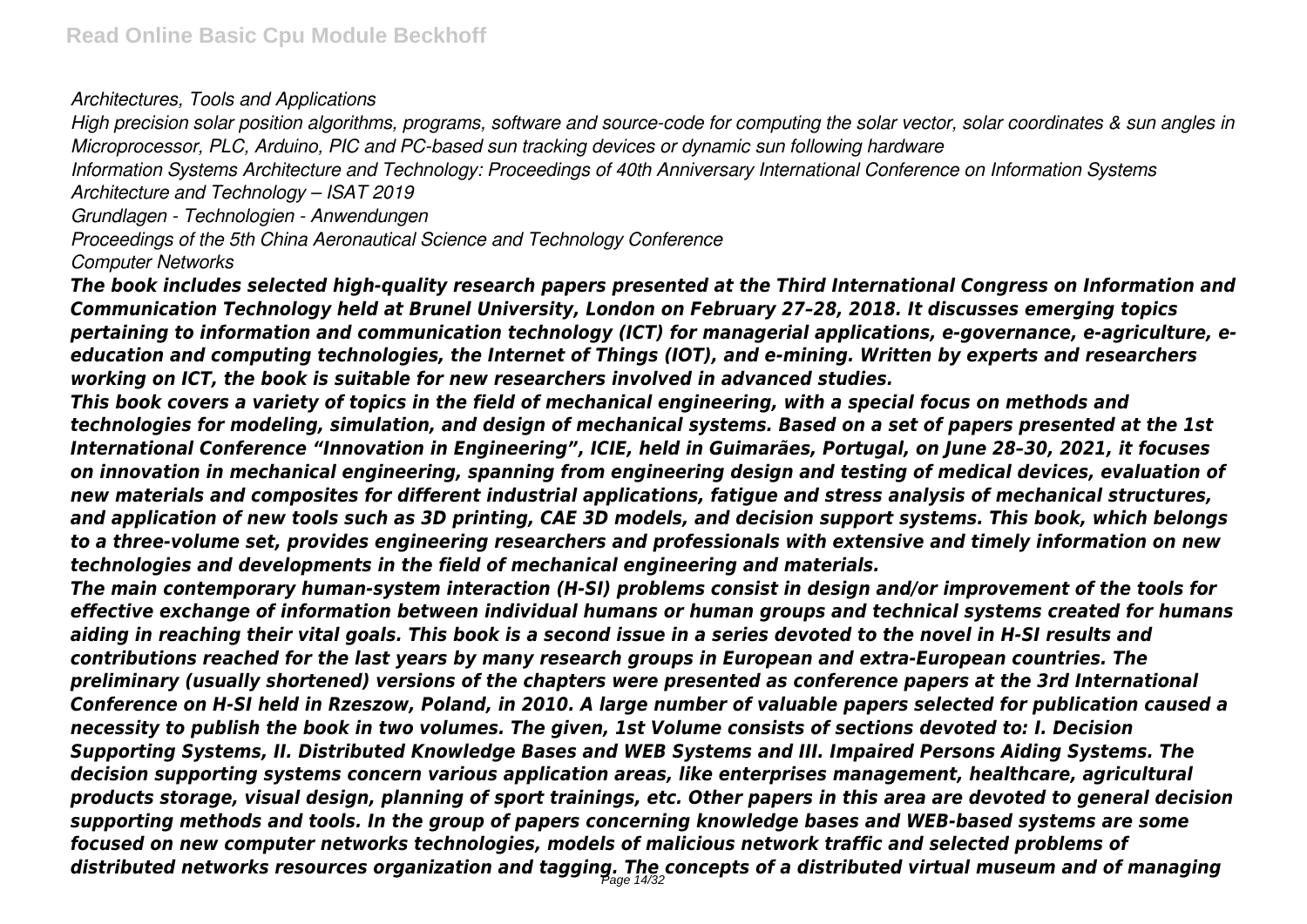*the process of intellectual capital creation in this part of the book are also presented. The last part of this volume contains a dozen of papers concerning various concepts and realizations of disabled persons aiding systems. Among them, the systems aimed at aiding visual or motion disability affected persons can be mentioned. The problems of residential infrastructure for ubiquitous health supervision and graphics- and gesture-based interactive children therapy supporting systems design in this volume are also presented.*

*The two-volume set LNCS 12415 and 12416 constitutes the refereed proceedings of of the 19th International Conference on Artificial Intelligence and Soft Computing, ICAISC 2020, held in Zakopane, Poland\*, in October 2020. The 112 revised full papers presented were carefully reviewed and selected from 265 submissions. The papers included in the first volume are organized in the following six parts: neural networks and their applications; fuzzy systems and their applications; evolutionary algorithms and their applications; pattern classification; bioinformatics, biometrics and medical applications; artificial intelligence in modeling and simulation. The papers included in the second volume are organized in the following four parts: computer vision, image and speech analysis; data mining; various problems of artificial intelligence; agent systems, robotics and control. \*The conference was held virtually due to the COVID-19 pandemic.*

*Practical Solar Tracking Automatic Solar Tracking Sun Tracking Автоматическое удержание Солнечная слежения ВС 太陽能自動跟踪太陽跟踪*

*International Conference, ICAIC 2011, Xi'an,China, August 20-21, 2011, Proceedings, Part I Part 1*

## *Innovations in Mechanical Engineering Solar Energy Harvesting, Trough, Pinpointing and Heliostat Solar Collecting Systems Digital Product and Process Development Systems*

#### *Kinetic Models for a Diesel Oxidation Catalyst*

Inhaltsangabe:Einleitung: Das Thema der Bachelor Thesis ist die Optimierung von Steuerungsprozessen von industriellen Bildverarbeitungssystemen bei der Firma XXX GmbH in 12345 Musterhausen. Die Firma XXX GmbH ist ein Ingenieurbüro mit X Mitarbeitern. Unter Verwendung von Industriestandardprodukten sowie eigenentwickelten Produkten werden individuelle Lösungen für die Industrie geschafft. Das Unternehmen besteht aus zwei Abteilungen. Eine Abteilung realisiert Projekte in der industriellen Automation und in der anderen Abteilung werden industrielle Bildverarbeitungsprojekte realisiert. Für den Bereich der industriellen Bildverarbeitung werden nachfolgend beschriebene Ansprüche gestellt. Die Qualitätsansprüche in herstellenden Unternehmen steigen ständig an. Die produzierten Produkte müssen noch in der Produktionslinie inspiziert werden, um Fehler rechtzeitig zu bemerken und Ausschuss zu reduzieren. Rückverfolgbarkeit und Kontrollfunktionen von Herstellungsergebnissen sind wichtige Bestandteile in der Qualitätskontrolle. An automatisierte Herstellungsprozesse werden hohe Ansprüche bezüglich der Produktionsdurchlaufzeiten gestellt. Somit ist der Einsatz von Technologien, wie die industriellen Bildverarbeitungssysteme von immer höherer Bedeutung. Als Erfassungssensor werden intelligente Kamerasysteme verwendet. Diese speziellen Kameras besitzen einen eigenen Prozessor und eigene Speichermedien. Mit einem PC und einer zugehörigen Software ist es möglich, die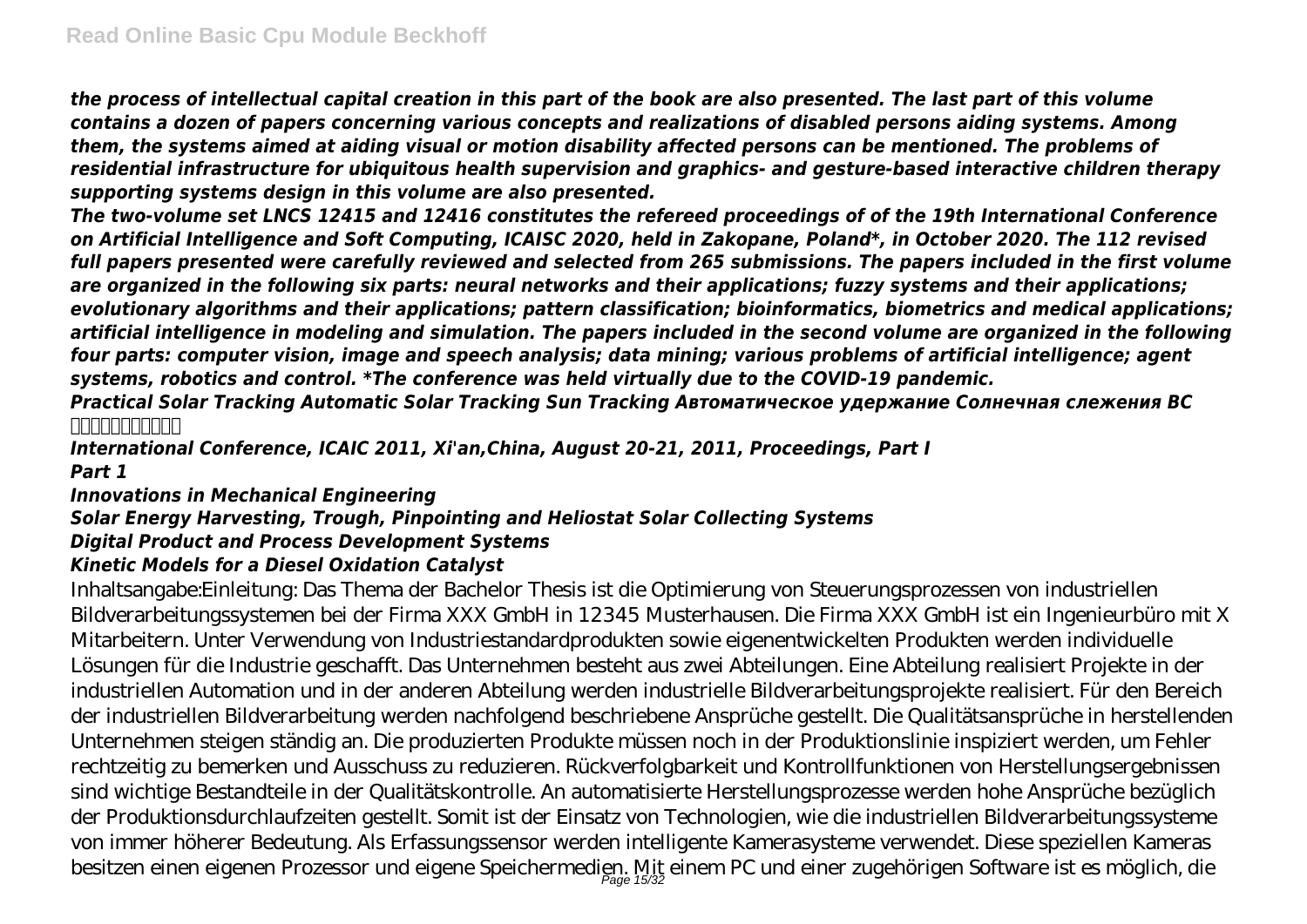passenden Parameter auf der Kamera einzustellen. Die Auswertung der Aufnahme erfolgt dann sehr schnell direkt in der Kamera. Durch die Integration in die automatisierten Prozessabläufe müssen Steuerungen eingesetzt werden, die mit den Kameras über vorhandene Schnittstellen kommunizieren. Die Position der zu erfassenden Werkstücke wird mit Sensoren über die Steuerung erfasst. Die Zubringung der Werkstücke erfolgt über Förderbänder oder Roboterarme. Wenn das Werkstück an der richtigen Position ist, wird die Kameraaufnahme gestartet. Nach der Auswertung sendet die Kamera Informationen als digitale Signale an die Steuerung zurück. Somit erfolgt eine schnelle Prozessabfolge. An die Steuerungen der industriellen Bildverarbeitungssysteme werden somit hohe Ansprüche gestellt. Die Steuerungsvariante, die momentan bei der Fa. XXX eingesetzt wird, soll optimiert werden und als ein allgemein anwendbarer Standard in zukünftigen Bildverarbeitungssystemen eingesetzt [...] The book entitled "Advancements in Smart City and Intelligent Building" is the Proceedings of the International Conference on Smart City and Intelligent Building (ICSCIB 2018) held in Hefei, China, September 15-16, 2018. It contains 58 papers in total categorized into 8 different tracks, on Building Energy Efficiency, Construction Robot and Automation, Intelligent Community and Urban Safety, Intelligentialization of Heating Ventilation Air Conditioning System, Information Technology and Intelligent Transportation Systems, New Generation Intelligent Building Platform Techniques, Smart Home and Utility, and Smart Underground Space, which cover a wide range areas of smart cities and intelligent buildings. ICSCIB2018 provided an international forum for professionals, academics, and researchers to present the latest developments from interdisciplinary theoretical studies, computational algorithm developments and engineering applications in smart cities and smart buildings. This academic event featured many opportunities to network with colleagues from around the world in a wonderful environment. Its program covered invitation and presentations from scientists, researchers, and practitioners who have been working in the related areas to establish platforms for collaborative research projects in these fields. The conference invited leaders from industry and academia to exchange and share their experiences, present research results, explore collaborations and to spark new ideas, with the aim of developing new projects and exploiting new technology in these fields, and bridge theoretical studies and emerging applications in various science and engineering branches. This book addresses the recent development and achievement in the field of smart city and intelligent building. It is primarily intended for researchers and students for undergraduate and postgraduate programs in the background of multiple disciplines including computer science, information systems, information technology, automatic control and automation, electrical and electronic engineering, and telecommunications who wish to develop and share their ideas, knowledge and new findings in smart city and intelligent building.

This book details Practical Solar Energy Harvesting, Automatic Solar-Tracking, Sun-Tracking-Systems, Solar-Trackers and Sun Tracker Systems using motorized automatic positioning concepts and control principles. An intelligent automatic solar tracker is a device that orients a payload toward the sun. Such programmable computer based solar tracking device includes principles of solar tracking, solar tracking systems, as well as microcontroller, microprocessor and/or PC based solar tracking control to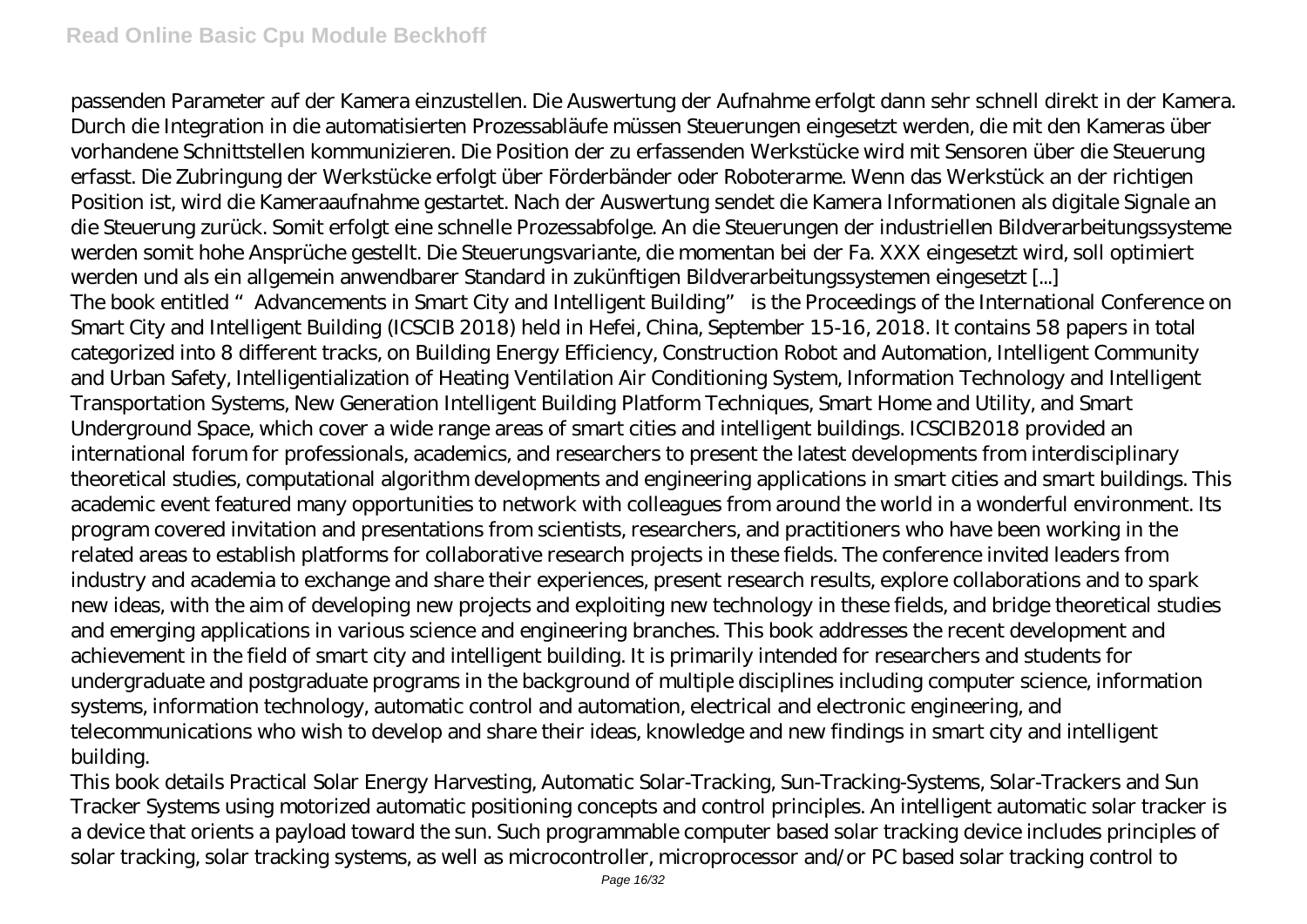orientate solar reflectors, solar lenses, photovoltaic panels or other optical configurations towards the sun. Motorized space frames and kinematic systems ensure motion dynamics and employ drive technology and gearing principles to steer optical configurations such as mangin, parabolic, conic, or cassegrain solar energy collectors to face the sun and follow the sun movement contour continuously. In general, the book may benefit solar research and solar energy applications in countries such as Africa, Mediterranean, Italy, Spain, Greece, USA, Mexico, South America, Brazilia, Argentina, Chili, India, Malaysia, Middle East, UAE, Russia, Japan and China. This book on practical automatic Solar-Tracking Sun-Tracking is in .PDF format and can easily be converted to the .EPUB .MOBI .AZW .ePub .FB2 .LIT .LRF .MOBI .PDB .PDF .TCR formats for smartphones and Kindle by using the ebook.online-convert.com facility. The content of the book is also applicable to communication antenna satellite tracking and moon tracking algorithm source code for which links to free download links are provided. In harnessing power from the sun through a solar tracker or practical solar tracking system, renewable energy control automation systems require automatic solar tracking software and solar position algorithms to accomplish dynamic motion control with control automation architecture, circuit boards and hardware. On-axis sun tracking system such as the altitude-azimuth dual axis or multi-axis solar tracker systems use a sun tracking algorithm or ray tracing sensors or software to ensure the sun's passage through the sky is traced with high precision in automated solar tracker applications, right through summer solstice, solar equinox and winter solstice. A high precision sun position calculator or sun position algorithm is this an important step in the design and construction of an automatic solar tracking system. From sun tracing software perspective, the sonnet Tracing The Sun has a literal meaning. Within the context of sun track and trace, this book explains that the sun's daily path across the sky is directed by relatively simple principles, and if grasped/understood, then it is relatively easy to trace the sun with sun following software. Sun position computer software for tracing the sun are available as open source code, sources that is listed in this book. Ironically there was even a system called sun chaser, said to have been a solar positioner system known for chasing the sun throughout the day. Using solar equations in an electronic circuit for automatic solar tracking is quite simple, even if you are a novice, but mathematical solar equations are over complicated by academic experts and professors in text-books, journal articles and internet websites. In terms of solar hobbies, scholars, students and Hobbyist's looking at solar tracking electronics or PC programs for solar tracking are usually overcome by the sheer volume of scientific material and internet resources, which leaves many developers in frustration when search for simple experimental solar tracking source-code for their on-axis sun-tracking systems. This booklet will simplify the search for the mystical sun tracking formulas for your sun tracker innovation and help you develop your own autonomous solar tracking controller. By directing the solar collector directly into the sun, a solar harvesting means or device can harness sunlight or thermal heat. This is achieved with the help of sun angle formulas, solar angle formulas or solar tracking procedures for the calculation of sun's position in the sky. Automatic sun tracking system software includes algorithms for solar altitude azimuth angle calculations required in following the sun across the sky. In using the longitude, latitude GPS coordinates of the solar tracker location, these sun tracking software tools supports precision solar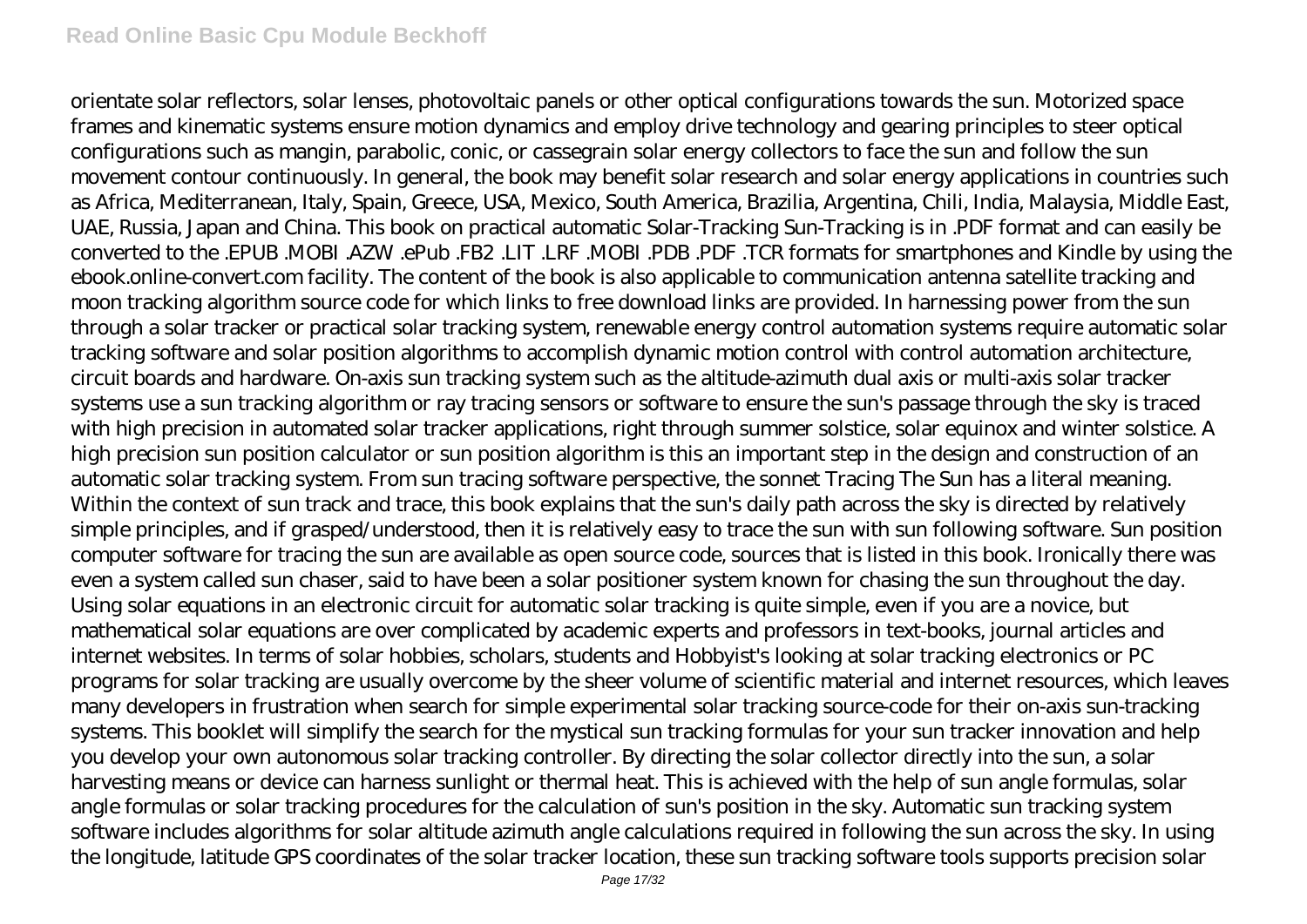tracking by determining the solar altitude-azimuth coordinates for the sun trajectory in altitude-azimuth tracking at the tracker location, using certain sun angle formulas in sun vector calculations. Instead of follow the sun software, a sun tracking sensor such as a sun sensor or webcam or video camera with vision based sun following image processing software can also be used to determine the position of the sun optically. Such optical feedback devices are often used in solar panel tracking systems and dish tracking systems. Dynamic sun tracing is also used in solar surveying, DNI analyser and sun surveying systems that build solar infographics maps with solar radiance, irradiance and DNI models for GIS (geographical information system). In this way geospatial methods on solar/environment interaction makes use use of geospatial technologies (GIS, Remote Sensing, and Cartography). Climatic data and weather station or weather center data, as well as queries from sky servers and solar resource database systems (i.e. on DB2, Sybase, Oracle, SQL, MySQL) may also be associated with solar GIS maps. In such solar resource modelling systems, a pyranometer or solarimeter is normally used in addition to measure direct and indirect, scattered, dispersed, reflective radiation for a particular geographical location. Sunlight analysis is important in flash photography where photographic lighting are important for photographers. GIS systems are used by architects who add sun shadow applets to study architectural shading or sun shadow analysis, solar flux calculations, optical modelling or to perform weather modelling. Such systems often employ a computer operated telescope type mechanism with ray tracing program software as a solar navigator or sun tracer that determines the solar position and intensity. The purpose of this booklet is to assist developers to track and trace suitable source-code and solar tracking algorithms for their application, whether a hobbyist, scientist, technician or engineer. Many open-source sun following and tracking algorithms and source-code for solar tracking programs and modules are freely available to download on the internet today. Certain proprietary solar tracker kits and solar tracking controllers include a software development kit SDK for its application programming interface API attributes (Pebble). Widget libraries, widget toolkits, GUI toolkit and UX libraries with graphical control elements are also available to construct the graphical user interface (GUI) for your solar tracking or solar power monitoring program. The solar library used by solar position calculators, solar simulation software and solar contour calculators include machine program code for the solar hardware controller which are software programmed into Micro-controllers, Programmable Logic Controllers PLC, programmable gate arrays, Arduino processor or PIC processor. PC based solar tracking is also high in demand using C++, Visual Basic VB, as well as MS Windows, Linux and Apple Mac based operating systems for sun path tables on Matlab, Excel. Some books and internet webpages use other terms, such as: sun angle calculator, sun position calculator or solar angle calculator. As said, such software code calculate the solar azimuth angle, solar altitude angle, solar elevation angle or the solar Zenith angle (Zenith solar angle is simply referenced from vertical plane, the mirror of the elevation angle measured from the horizontal or ground plane level). Similar software code is also used in solar calculator apps or the solar power calculator apps for IOS and Android smartphone devices. Most of these smartphone solar mobile apps show the sun path and sun-angles for any location and date over a 24 hour period. Some smartphones include augmented reality features in which you can physically see and look at the solar path through your cell phone camera or mobile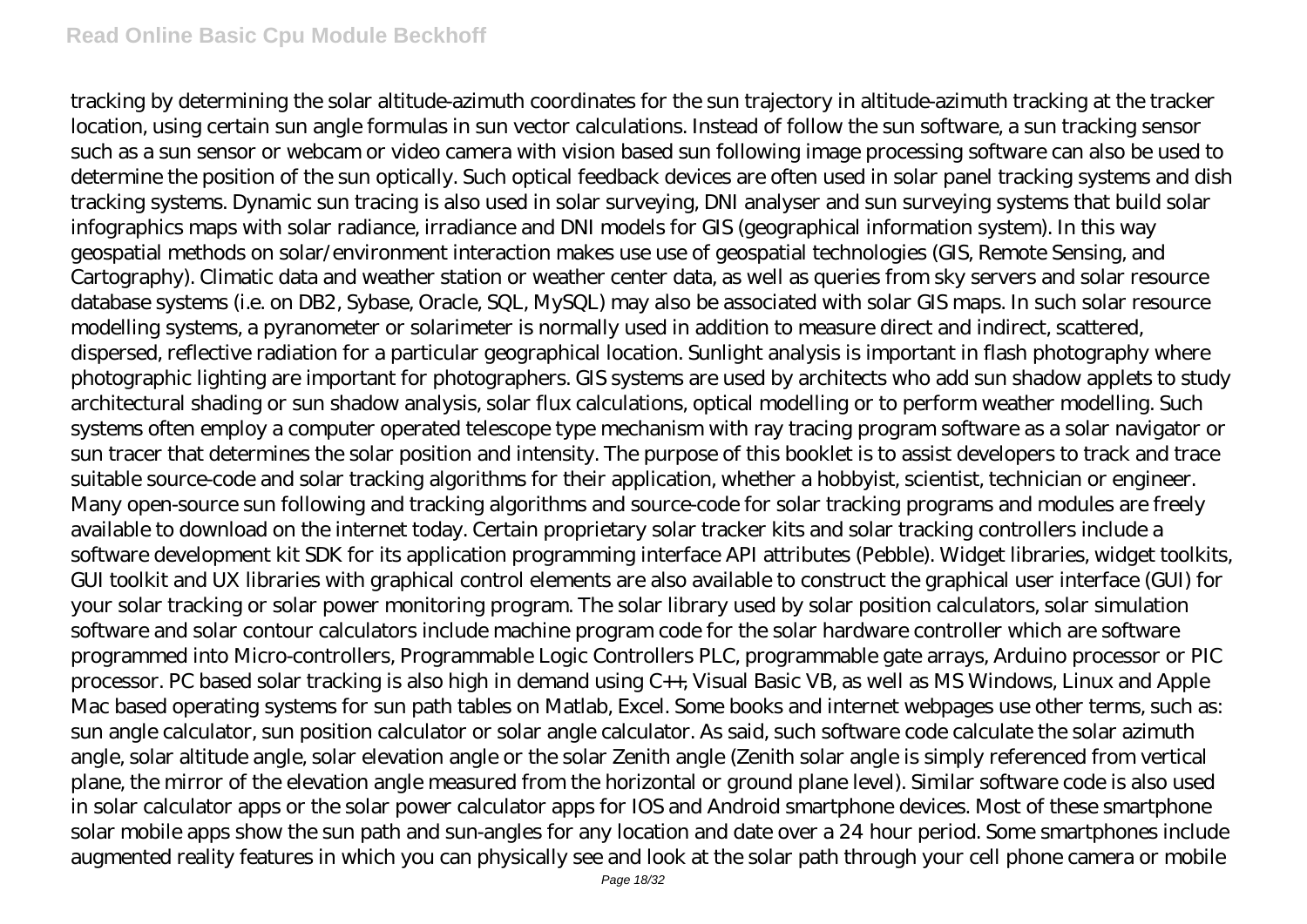phone camera at your phone's specific GPS location. In the computer programming and digital signal processing (DSP) environment, (free/open source) program code are available for VB, .Net, Delphi, Python, C, C+, C++, PHP, Swift, ADM, F, Flash, Basic, QBasic, GBasic, KBasic, SIMPL language, Squirrel, Solaris, Assembly language on operating systems such as MS Windows, Apple Mac, DOS or Linux OS. Software algorithms predicting position of the sun in the sky are commonly available as graphical programming platforms such as Matlab (Mathworks), Simulink models, Java applets, TRNSYS simulations, Scada system apps, Labview module, Beckhoff TwinCAT (Visual Studio), Siemens SPA, mobile and iphone apps, Android or iOS tablet apps, and so forth. At the same time, PLC software code for a range of sun tracking automation technology can follow the profile of sun in sky for Siemens, HP, Panasonic, ABB, Allan Bradley, OMRON, SEW, Festo, Beckhoff, Rockwell, Schneider, Endress Hauser, Fudji electric. Honeywell, Fuchs, Yokonawa, or Muthibishi platforms. Sun path projection software are also available for a range of modular IPC embedded PC motherboards, Industrial PC, PLC (Programmable Logic Controller) and PAC (Programmable Automation Controller) such as the Siemens S7-1200 or Siemens Logo, Beckhoff IPC or CX series, OMRON PLC, Ercam PLC, AC500plc ABB, National Instruments NI PXI or NI cRIO, PIC processor, Intel 8051/8085, IBM (Cell, Power, Brain or Truenorth series), FPGA (Xilinx Altera Nios), Intel, Xeon, Atmel megaAVR, MPU, Maple, Teensy, MSP, XMOS, Xbee, ARM, Raspberry Pi, Eagle, Arduino or Arduino AtMega microcontroller, with servo motor, stepper motor, direct current DC pulse width modulation PWM (current driver) or alternating current AC SPS or IPC variable frequency drives VFD motor drives (also termed adjustablefrequency drive, variable-speed drive, AC drive, micro drive or inverter drive) for electrical, mechatronic, pneumatic, or hydraulic solar tracking actuators. The above motion control and robot control systems include analogue or digital interfacing ports on the processors to allow for tracker angle orientation feedback control through one or a combination of angle sensor or angle encoder, shaft encoder, precision encoder, optical encoder, magnetic encoder, direction encoder, rotational encoder, chip encoder, tilt sensor, inclination sensor, or pitch sensor. Note that the tracker's elevation or zenith axis angle may measured using an altitude angle-, declination angle-, inclination angle-, pitch angle-, or vertical angle-, zenith angle- sensor or inclinometer. Similarly the tracker's azimuth axis angle be measured with a azimuth angle-, horizontal angle-, or roll angle- sensor. Chip integrated accelerometer magnetometer gyroscope type angle sensors can also be used to calculate displacement. Other options include the use of thermal imaging systems such as a Fluke thermal imager, or robotic or vision based solar tracker systems that employ face tracking, head tracking, hand tracking, eye tracking and car tracking principles in solar tracking. With unattended decentralised rural, island, isolated, or autonomous off-grid power installations, remote control, monitoring, data acquisition, digital datalogging and online measurement and verification equipment becomes crucial. It assists the operator with supervisory control to monitor the efficiency of remote renewable energy resources and systems and provide valuable web-based feedback in terms of CO2 and clean development mechanism (CDM) reporting. A power quality analyser for diagnostics through internet, WiFi and cellular mobile links is most valuable in frontline troubleshooting and predictive maintenance, where quick diagnostic analysis is required to detect and prevent power quality issues. Solar tracker applications cover a wide spectrum of solar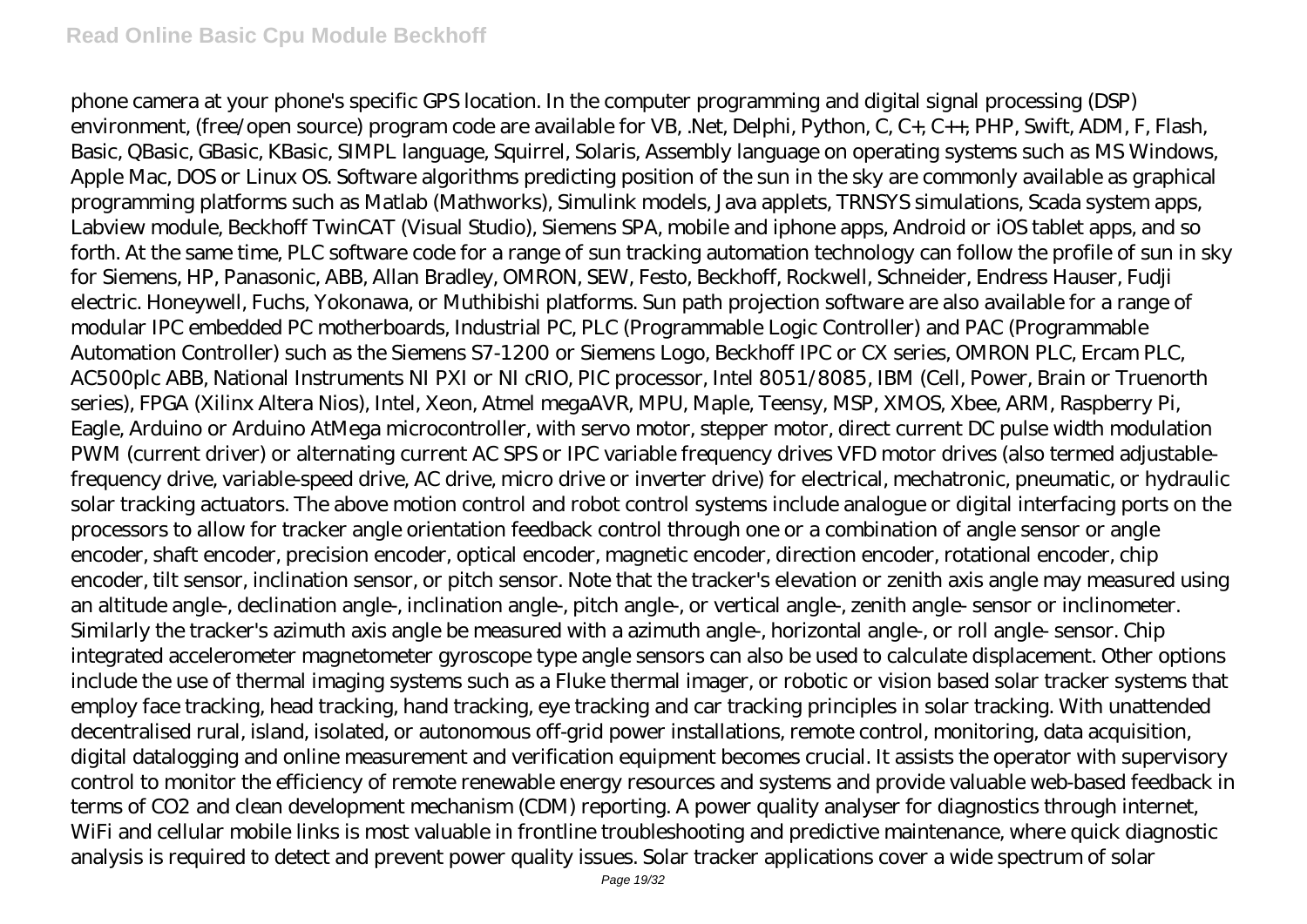applications and solar assisted application, including concentrated solar power generation, solar desalination, solar water purification, solar steam generation, solar electricity generation, solar industrial process heat, solar thermal heat storage, solar food dryers, solar water pumping, hydrogen production from methane or producing hydrogen and oxygen from water (HHO) through electrolysis. Many patented or non-patented solar apparatus include tracking in solar apparatus for solar electric generator, solar desalinator, solar steam engine, solar ice maker, solar water purifier, solar cooling, solar refrigeration, USB solar charger, solar phone charging, portable solar charging tracker, solar coffee brewing, solar cooking or solar dying means. Your project may be the next breakthrough or patent, but your invention is held back by frustration in search for the sun tracker you require for your solar powered appliance, solar generator, solar tracker robot, solar freezer, solar cooker, solar drier, solar pump, solar freezer, or solar dryer project. Whether your solar electronic circuit diagram include a simplified solar controller design in a solar electricity project, solar power kit, solar hobby kit, solar steam generator, solar hot water system, solar ice maker, solar desalinator, hobbyist solar panels, hobby robot, or if you are developing professional or hobby electronics for a solar utility or micro scale solar powerplant for your own solar farm or solar farming, this publication may help accelerate the development of your solar tracking innovation. Lately, solar polygeneration, solar trigeneration (solar triple generation), and solar quad generation (adding delivery of steam, liquid/gaseous fuel, or capture food-grade CO\$\_2\$) systems have need for automatic solar tracking. These systems are known for significant efficiency increases in energy yield as a result of the integration and re-use of waste or residual heat and are suitable for compact packaged micro solar powerplants that could be manufactured and transported in kit-form and operate on a plug-and play basis. Typical hybrid solar power systems include compact or packaged solar micro combined heat and power (CHP or mCHP) or solar micro combined, cooling, heating and power (CCHP, CHPC, mCCHP, or mCHPC) systems used in distributed power generation. These systems are often combined in concentrated solar CSP and CPV smart microgrid configurations for off-grid rural, island or isolated microgrid, minigrid and distributed power renewable energy systems. Solar tracking algorithms are also used in modelling of trigeneration systems using Matlab Simulink (Modelica or TRNSYS) platform as well as in automation and control of renewable energy systems through intelligent parsing, multiobjective, adaptive learning control and control optimization strategies. Solar tracking algorithms also find application in developing solar models for country or location specific solar studies, for example in terms of measuring or analysis of the fluctuations of the solar radiation (i.e. direct and diffuse radiation) in a particular area. Solar DNI, solar irradiance and atmospheric information and models can thus be integrated into a solar map, solar atlas or geographical information systems (GIS). Such models allows for defining local parameters for specific regions that may be valuable in terms of the evaluation of different solar in photovoltaic of CSP systems on simulation and synthesis platforms such as Matlab and Simulink or in linear or multi-objective optimization algorithm platforms such as COMPOSE, EnergyPLAN or DER-CAM. A dual-axis solar tracker and single-axis solar tracker may use a sun tracker program or sun tracker algorithm to position a solar dish, solar panel array, heliostat array, PV panel, solar antenna or infrared solar nantenna. A self-tracking solar concentrator performs automatic solar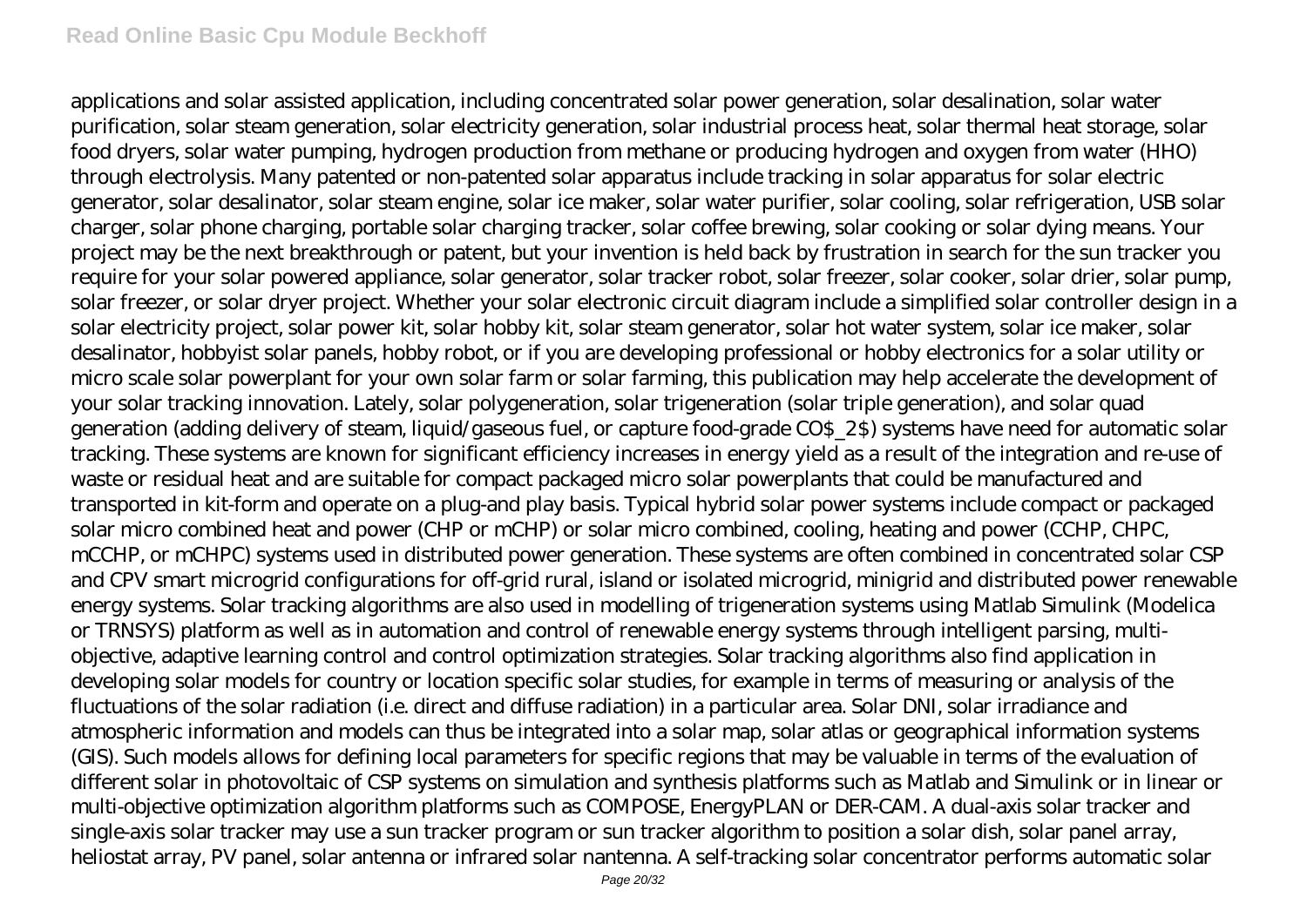tracking by computing the solar vector. Solar position algorithms (TwinCAT, SPA, or PSA Algorithms) use an astronomical algorithm to calculate the position of the sun. It uses astronomical software algorithms and equations for solar tracking in the calculation of sun's position in the sky for each location on the earth at any time of day. Like an optical solar telescope, the solar position algorithm pin-points the solar reflector at the sun and locks onto the sun's position to track the sun across the sky as the sun progresses throughout the day. Optical sensors such as photodiodes, light-dependant-resistors (LDR) or photoresistors are used as optical accuracy feedback devices. Lately we also included a section in the book (with links to microprocessor code) on how the PixArt Wii infrared camera in the Wii remote or Wiimote may be used in infrared solar tracking applications. In order to harvest free energy from the sun, some automatic solar positioning systems use an optical means to direct the solar tracking device. These solar tracking strategies use optical tracking techniques, such as a sun sensor means, to direct sun rays onto a silicon or CMOS substrate to determine the X and Y coordinates of the sun's position. In a solar mems sun-sensor device, incident sunlight enters the sun sensor through a small pin-hole in a mask plate where light is exposed to a silicon substrate. In a webcamera or camera image processing sun tracking and sun following means, object tracking software performs multi object tracking or moving object tracking methods. In an solar object tracking technique, image processing software performs mathematical processing to box the outline of the apparent solar disc or sun blob within the captured image frame, while sunlocalization is performed with an edge detection algorithm to determine the solar vector coordinates. An automated positioning system help maximize the yields of solar power plants through solar tracking control to harness sun's energy. In such renewable energy systems, the solar panel positioning system uses a sun tracking techniques and a solar angle calculator in positioning PV panels in photovoltaic systems and concentrated photovoltaic CPV systems. Automatic on-axis solar tracking in a PV solar tracking system can be dual-axis sun tracking or single-axis sun solar tracking. It is known that a motorized positioning system in a photovoltaic panel tracker increase energy yield and ensures increased power output, even in a single axis solar tracking configuration. Other applications such as robotic solar tracker or robotic solar tracking system uses robotica with artificial intelligence in the control optimization of energy yield in solar harvesting through a robotic tracking system. Automatic positioning systems in solar tracking designs are also used in other free energy generators, such as concentrated solar thermal power CSP and dish Stirling systems. The sun tracking device in a solar collector in a solar concentrator or solar collector Such a performs on-axis solar tracking, a dual axis solar tracker assists to harness energy from the sun through an optical solar collector, which can be a parabolic mirror, parabolic reflector, Fresnel lens or mirror array/matrix. A parabolic dish or reflector is dynamically steered using a transmission system or solar tracking slew drive mean. In steering the dish to face the sun, the power dish actuator and actuation means in a parabolic dish system optically focusses the sun's energy on the focal point of a parabolic dish or solar concentrating means. A Stirling engine, solar heat pipe, thermosyphin, solar phase change material PCM receiver, or a fibre optic sunlight receiver means is located at the focal point of the solar concentrator. The dish Stirling engine configuration is referred to as a dish Stirling system or Stirling power generation system. Hybrid solar power systems (used in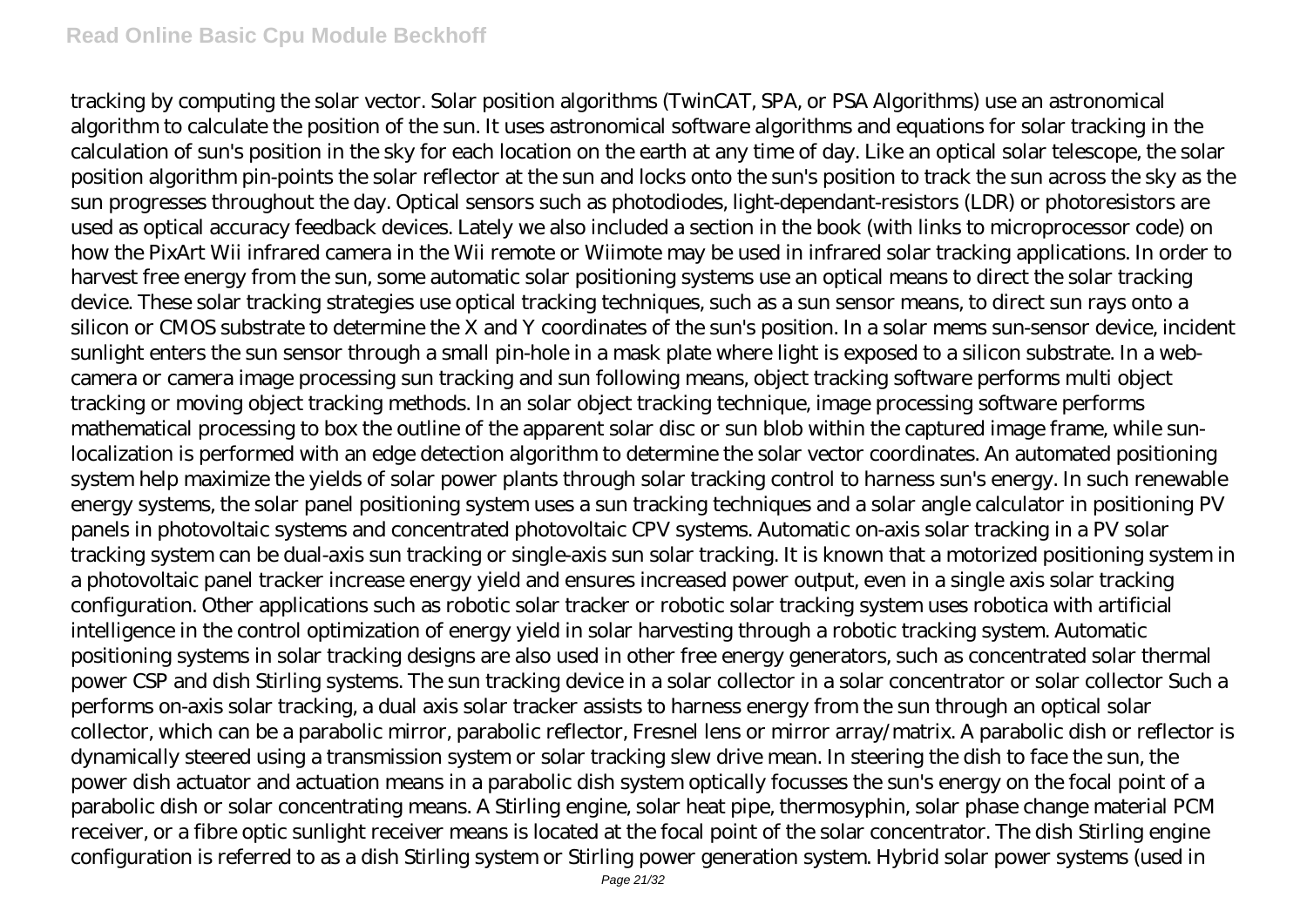combination with biogas, biofuel, petrol, ethanol, diesel, natural gas or PNG) use a combination of power sources to harness and store solar energy in a storage medium. Any multitude of energy sources can be combined through the use of controllers and the energy stored in batteries, phase change material, thermal heat storage, and in cogeneration form converted to the required power using thermodynamic cycles (organic Rankin, Brayton cycle, micro turbine, Stirling) with an inverter and charge controller. a state of the state of the solar-Tracking, a state of the Solar-Tracking, a state of the Systems, Solar-<br>Tracker Systems.

солнечной слежения является устройством, которое ориентирует полезную нагрузку к солнцу. Такое программируемый компьютер нагрузку к солнцу. Такое программируемый компьютер<br>Полезную нагрузку к солнцу солнцу солнцу солнцу солнцу солнцу солнцу солнцу солнцу солнцу солнцу солнцу солнцу

микропро $\lambda$ 

использовать приводной техники и готовится приводной техники и готовится при центрипы, чтобытся при принципы, ч

солнечной отслеживания отслеживания отслеживания ориентироваться солнечной солнечной солнечной солнечной солне<br>Солнечной солнечной солнечной солнечной солнечной солнечной солнечной солнечной солнечной солнечной солнечной

 $\theta$ 

контур движения непрерывно. В обуздывать силу от солнца через непрерывно. В обуздывать силу от солнца через не<br>В обуздывать силу от солнца через непредать силу от солнца через непредать силу от солнца через непредать силу солнечный трекер или практической солнечный системы следуется практической солнечной солнечной системы следуе<br>В солнечной системы следуется практической системы следуется происходит в солнечной системы следуется происход

управления, печатных плат и аппаратных средств. На оси системы

обеспечить про $\mathbf{v}_i$ 

слежения ВС, таких как высота-азимут двойной осигулирования в соответствующего сильной осигулирования или мног<br>В соответство соответство по соответство соответство или много осигулирования в соответство соответство соотве

солнечной слежения, солнечной слежения, а также следуете следуете следуете следуете следуете следуете следуете<br>В также следуете следуете следуете следуете следуете следуете следуете следуете следуете следуете следуете сле

солнечные линзы, фотоэлектрические панели или другие

направить оптические конфигурации, такие как Манжен, параболических и  $\overline{\phantom{a}}$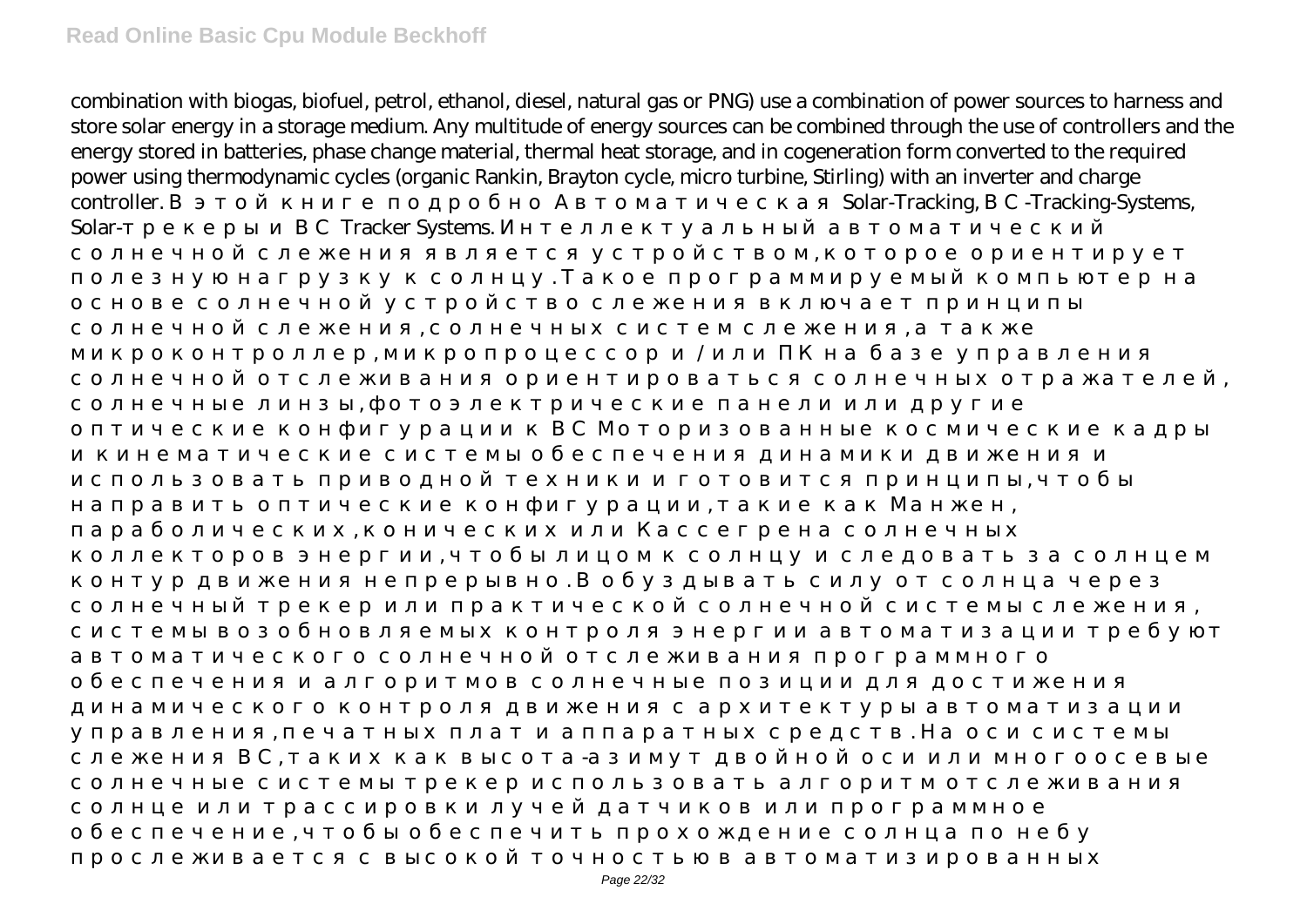приложения Tracker , прямо через летнего солнцестояния, при технологии и солнцестоянно солнцестоянно солнцесто

 $\sqrt{2}$  PC

солнечного равноденствия и зимнего солнцестояния.Высокая

The five volume set CCIS 224-228 constitutes the refereed proceedings of the International conference on Applied Informatics and Communication, ICAIC 2011, held in Xi'an, China in August 2011. The 446 revised papers presented were carefully reviewed and selected from numerous submissions. The papers cover a broad range of topics in computer science and interdisciplinary applications including control, hardware and software systems, neural computing, wireless networks, information systems, and image processing.

системой солнечной слежения. 這本書詳細介紹了全自動太陽能跟踪,太陽跟踪系統的出現,太陽能跟

Optimierung von Steuerungsprozessen Industrieller Bildverarbeitungssysteme

Official Gazette of the United States Patent and Trademark Office

26th International Conference, CN 2019, Kamie *I ski, Poland, June 25–27, 2019, Proceedings* 

Dynamically Reconfigurable Systems

Proceedings of the International Conference on Smart City and Intelligent Building (ICSCIB 2018)

Human-Like Advances in Robotics: Motion, Actuation, Sensing, Cognition and Control

Computer Technology and Computer Programming

**This book details Solar-Tracking, Automatic Sun-Tracking-Systems and Solar-Trackers. Book and literature review is ideal for sun and moon tracking in solar applications for sun-rich countries such as the USA, Spain, Portugal, Mediterranean, Italy, Greece, Mexico, Portugal, China, India, Brazil, Chili, Argentina, South America, UAE, Saudi Arabia, Middle East, Iran, Iraq, etc. A solar tracker is a device that orients a payload toward the sun. Like a satellite tracker or moon tracker, it tracks the celestial object in**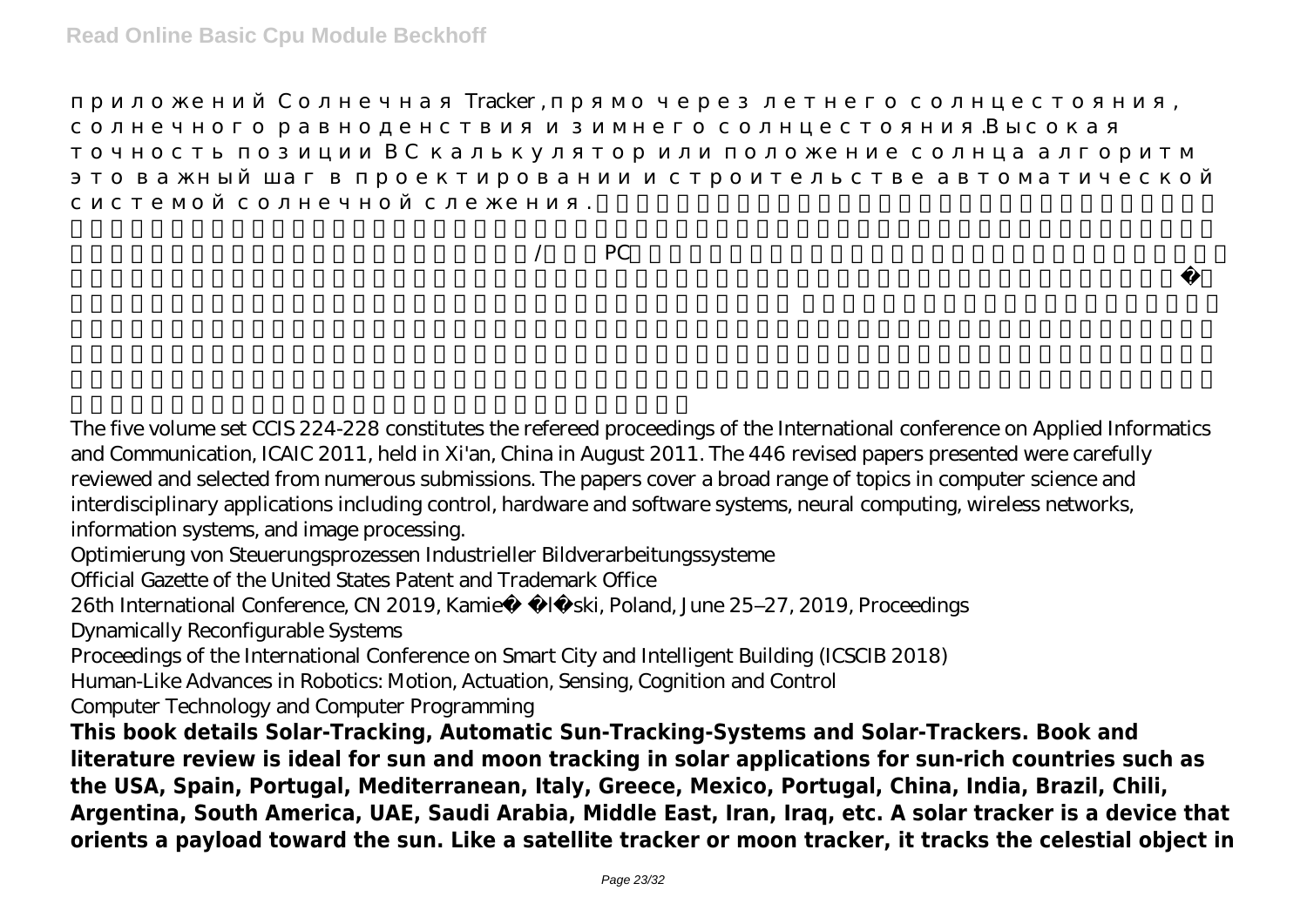**the sky on its orbital path of apparent movement. A programmable computer based solar tracking device includes principles of solar tracking, solar tracking systems, as well as microcontroller, microprocessor and/or PC based solar tracking control to orientate solar reflectors, solar lenses, photovoltaic panels or other optical configurations towards the sun. Motorized space frames and kinematic systems ensure motion dynamics and employ drive technology and gearing principles to steer optical configurations such as mangin, parabolic, conic, or cassegrain solar energy collectors to face the sun and follow the sun movement contour continuously. In harnessing power from the sun through a solar tracker or practical solar tracking system, renewable energy control automation systems require automatic solar tracking software and solar position algorithms to accomplish dynamic motion control with control automation architecture, circuit boards and hardware. On-axis sun tracking system such as the altitude-azimuth dual axis or multi-axis solar tracker systems use a sun tracking algorithm or ray tracing sensors or software to ensure the sun's passage through the sky is traced with high precision in automated solar tracker applications, right through summer solstice, solar equinox and winter solstice. From sun tracing software perspective, the sonnet Tracing The Sun has a literal meaning. Within the context of sun track and trace, this book explains that the sun's daily path across the sky is directed by relatively simple principles, and if grasped/understood, then it is relatively easy to trace the sun with sun following software. Sun position computer software for tracing the sun are available as open source code, sources that is listed in this book. Ironically there was even a system called sun chaser, said to have been a solar positioner system known for chasing the sun throughout the day. Using solar equations in an electronic circuit for solar tracking is quite simple, even if you are a novice, but mathematical solar equations are over complicated by academic experts and professors in text-books, journal articles and internet websites. In terms of solar hobbies, scholars, students and Hobbyist's looking at solar tracking electronics or PC programs for solar tracking are usually overcome by the sheer volume of scientific material and internet resources, which leaves many developers in frustration when search for simple experimental solar tracking source-code for their on-axis sun-tracking systems. This booklet will simplify the search for the mystical sun tracking formulas for your sun tracker innovation and help you develop your own autonomous solar tracking controller. By directing the solar collector directly into the sun, a solar harvesting means or device can harness sunlight or thermal heat. This is achieved with the help of sun angle formulas, solar angle formulas or solar tracking procedures for the**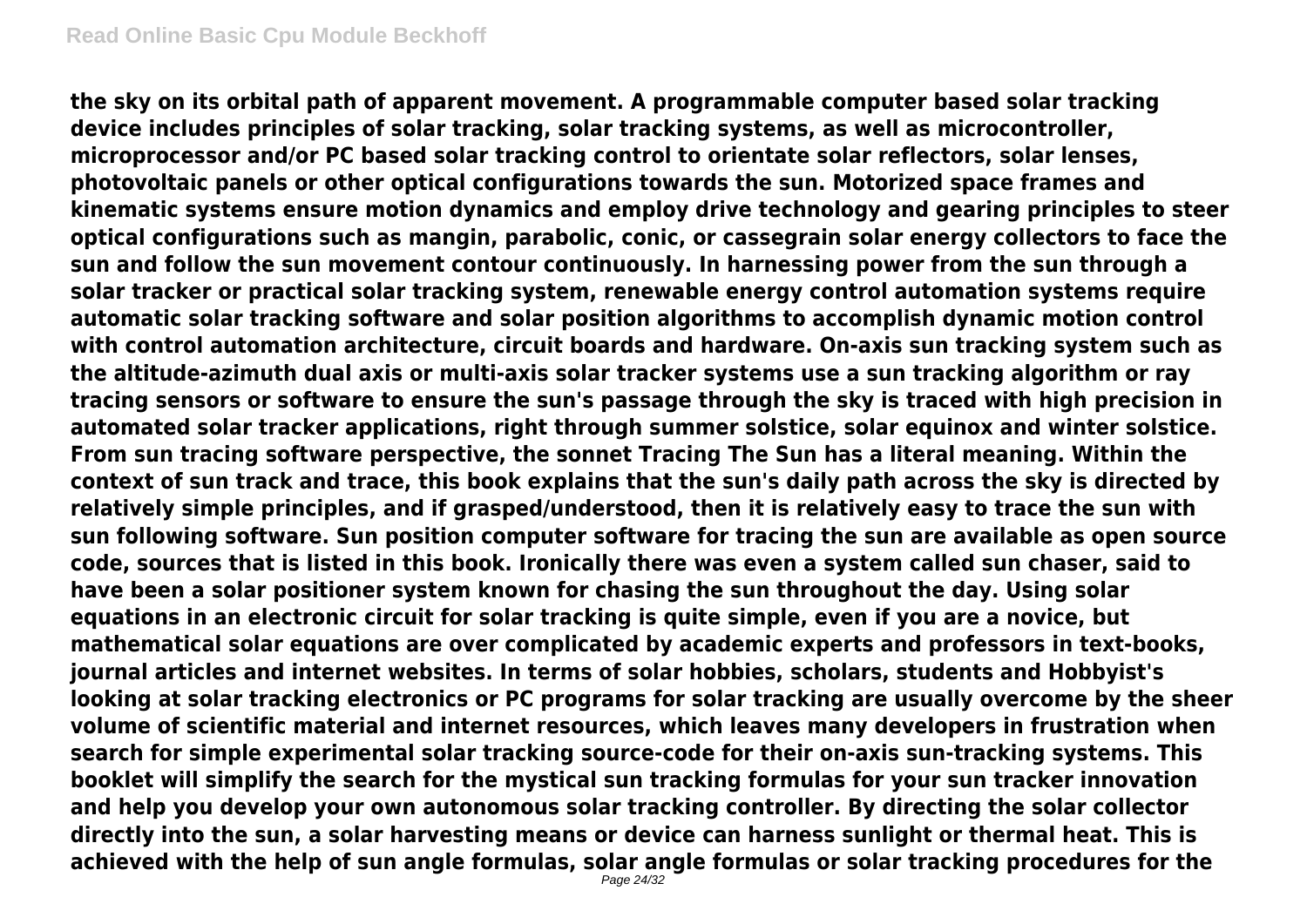**calculation of sun's position in the sky. Automatic sun tracking system software includes algorithms for solar altitude azimuth angle calculations required in following the sun across the sky. In using the longitude, latitude GPS coordinates of the solar tracker location, these sun tracking software tools supports precision solar tracking by determining the solar altitude-azimuth coordinates for the sun trajectory in altitude-azimuth tracking at the tracker location, using certain sun angle formulas in sun vector calculations. Instead of follow the sun software, a sun tracking sensor such as a sun sensor or webcam or video camera with vision based sun following image processing software can also be used to determine the position of the sun optically. Such optical feedback devices are often used in solar panel tracking systems and dish tracking systems. Dynamic sun tracing is also used in solar surveying, DNI analyser and sun surveying systems that build solar infographics maps with solar radiance, irradiance and DNI models for GIS (geographical information system). In this way geospatial methods on solar/environment interaction makes use use of geospatial technologies (GIS, Remote Sensing, and Cartography).Climatic data and weather station or weather center data, as well as queries from sky servers and solar resource database systems (i.e. on DB2, Sybase, Oracle, SQL, MySQL) may also be associated with solar GIS maps. In such solar resource modelling systems, a pyranometer or solarimeter is normally used in addition to measure direct and indirect, scattered, dispersed, reflective radiation for a particular geographical location. Sunlight analysis is important in flash photography where photographic lighting are important for photographers. GIS systems are used by architects who add sun shadow applets to study architectural shading or sun shadow analysis, solar flux calculations, optical modelling or to perform weather modelling. Such systems often employ a computer operated telescope type mechanism with ray tracing program software as a solar navigator or sun tracer that determines the solar position and intensity. The purpose of this booklet is to assist developers to track and trace suitable source-code and solar tracking algorithms for their application, whether a hobbyist, scientist, technician or engineer. Many open-source sun following and tracking algorithms and source-code for solar tracking programs and modules are freely available to download on the internet today. Certain proprietary solar tracker kits and solar tracking controllers include a software development kit SDK for its application programming interface API attributes (Pebble). Widget libraries, widget toolkits, GUI toolkit and UX libraries with graphical control elements are also available to construct the graphical user interface (GUI) for your solar tracking or solar power monitoring program. The solar library used by solar**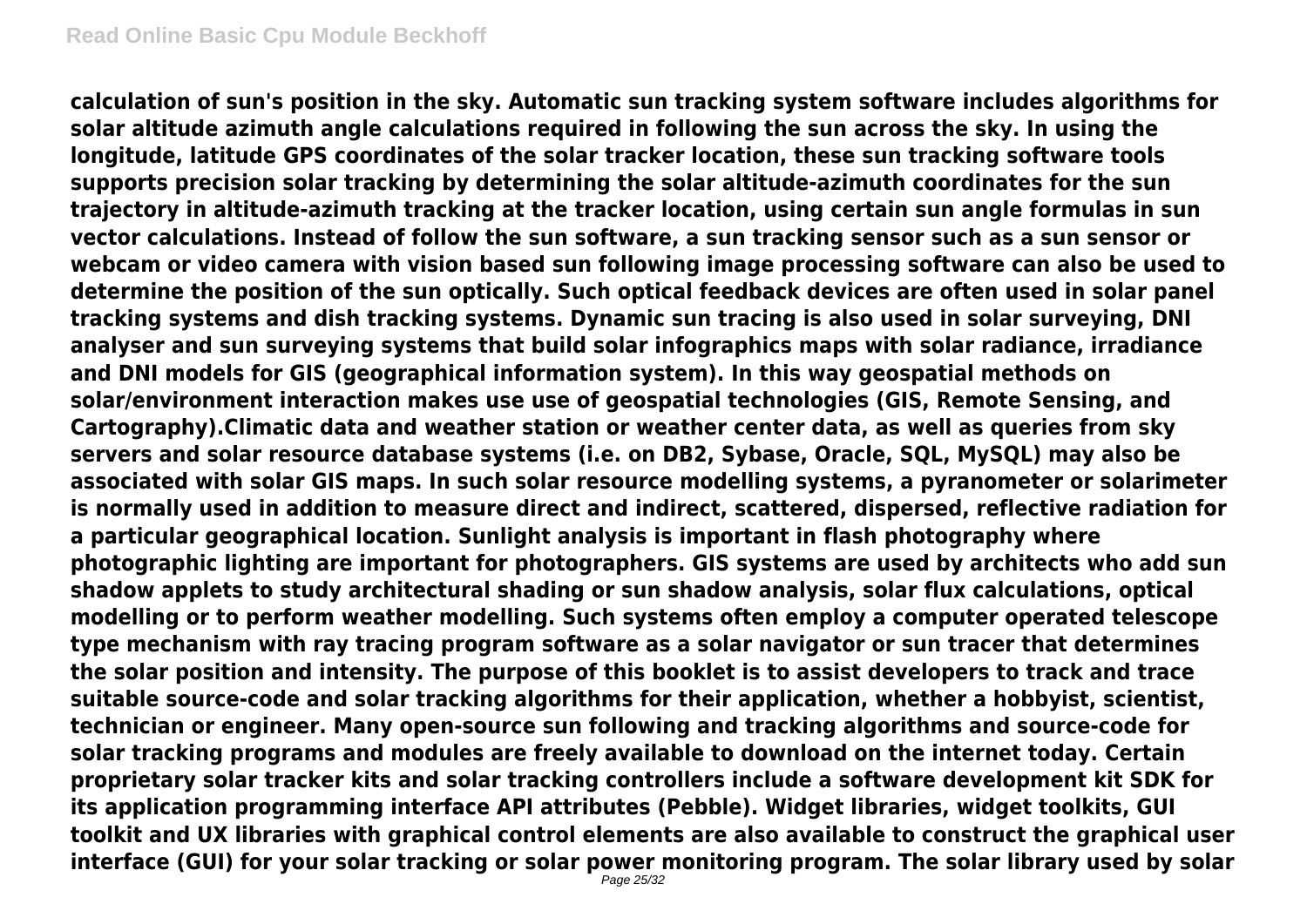**position calculators, solar simulation software and solar contour calculators include machine program code for the solar hardware controller which are software programmed into Micro-controllers, Programmable Logic Controllers PLC, programmable gate arrays, Arduino processor or PIC processor. PC based solar tracking is also high in demand using C++, Visual Basic VB, as well as MS Windows, Linux and Apple Mac based operating systems for sun path tables on Matlab, Excel. Some books and internet webpages use other terms, such as: sun angle calculator, sun position calculator or solar angle calculator. As said, such software code calculate the solar azimuth angle, solar altitude angle, solar elevation angle or the solar Zenith angle (Zenith solar angle is simply referenced from vertical plane, the mirror of the elevation angle measured from the horizontal or ground plane level). Similar software code is also used in solar calculator apps or the solar power calculator apps for IOS and Android smartphone devices. Most of these smartphone solar mobile apps show the sun path and sun-angles for any location and date over a 24 hour period. Some smartphones include augmented reality features in which you can physically see and look at the solar path through your cell phone camera or mobile phone camera at your phone's specific GPS location. In the computer programming and digital signal processing (DSP) environment, (free/open source) program code are available for VB, .Net, Delphi, Python, C, C+, C++, Swift, ADM, F, Flash, Basic, QBasic, GBasic, KBasic, SIMPL language, Squirrel, Solaris, Assembly language on operating systems such as MS Windows, Apple Mac, DOS or Linux OS. Software algorithms predicting position of the sun in the sky are commonly available as graphical programming platforms such as Matlab (Mathworks), Simulink models, Java applets, TRNSYS simulations, Scada system apps, Labview module, Beckhoff TwinCAT (Visual Studio), Siemens SPA, mobile and iphone apps, Android or iOS tablet apps, and so forth. At the same time, PLC software code for a range of sun tracking automation technology can follow the profile of sun in sky for Siemens, HP, Panasonic, ABB, Allan Bradley, OMRON, SEW, Festo, Beckhoff, Rockwell, Schneider, Endress Hauser, Fudji electric. Honeywell, Fuchs, Yokonawa, or Muthibishi platforms. Sun path projection software are also available for a range of modular IPC embedded PC motherboards, Industrial PC, PLC (Programmable Logic Controller) and PAC (Programmable Automation Controller) such as the Siemens S7-1200 or Siemens Logo, Beckhoff IPC or CX series, OMRON PLC, Ercam PLC, AC500plc ABB, National Instruments NI PXI or NI cRIO, PIC processor, Intel 8051/8085, IBM (Cell, Power, Brain or Truenorth series), FPGA (Xilinx Altera Nios), Xeon, Atmel megaAVR, or Arduino AtMega microcontroller, with servo motor, stepper motor, direct current DC pulse**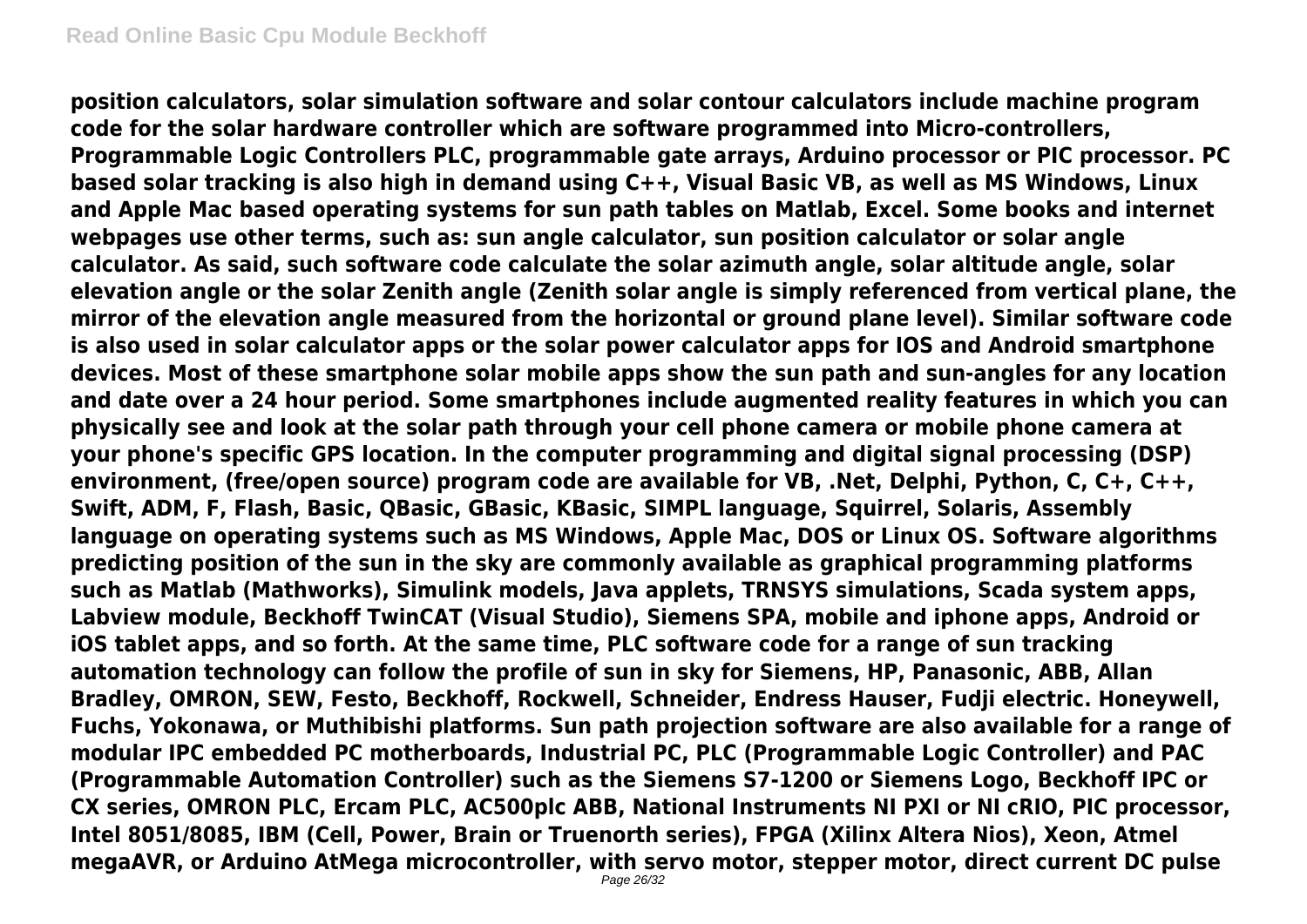**width modulation PWM (current driver) or alternating current AC SPS or IPC variable frequency drives VFD motor drives (also termed adjustable-frequency drive, variable-speed drive, AC drive, micro drive or inverter drive) for electrical, mechatronic, pneumatic, or hydraulic solar tracking actuators. The above motion control and robot control systems include analogue or digital interfacing ports on the processors to allow for tracker angle orientation feedback control through one or a combination of angle sensor or angle encoder, shaft encoder, precision encoder, optical encoder, magnetic encoder, direction encoder, rotational encoder, chip encoder, tilt sensor, inclination sensor, or pitch sensor. Note that the tracker's elevation or zenith axis angle may measured using an altitude angle-, declination angle-, inclination angle-, pitch angle-, or vertical angle-, zenith angle- sensor or inclinometer. Similarly the tracker's azimuth axis angle be measured with a azimuth angle-, horizontal angle-, or roll angle- sensor. Chip integrated accelerometer magnetometer gyroscope type angle sensors can also be used to calculate displacement. Other options include the use of thermal imaging systems such as a Fluke thermal imager, or robotic or vision based solar tracker systems that employ face tracking, head tracking, hand tracking, eye tracking and car tracking principles in solar tracking. With unattended decentralised rural, island, isolated, or autonomous off-grid power installations, remote control, monitoring, data acquisition, digital datalogging and online measurement and verification equipment becomes crucial. It assists the operator with supervisory control to monitor the efficiency of remote renewable energy resources and systems and provide valuable web-based feedback in terms of CO2 and clean development mechanism (CDM) reporting. A power quality analyser for diagnostics through internet, WiFi and cellular mobile links is most valuable in frontline troubleshooting and predictive maintenance, where quick diagnostic analysis is required to detect and prevent power quality issues. Solar tracker applications cover a wide spectrum of solar energy and concentrated solar devices, including solar power generation, solar desalination, solar water purification, solar steam generation, solar electricity generation, solar industrial process heat, solar thermal heat storage, solar food dryers, solar water pumping, hydrogen production from methane or producing hydrogen and oxygen from water (HHO) through electrolysis. Many patented or non-patented solar apparatus include tracking in solar apparatus for solar electric generator, solar desalinator, solar steam engine, solar ice maker, solar water purifier, solar cooling, solar refrigeration, USB solar charger, solar phone charging, portable solar charging tracker, solar coffee brewing, solar cooking or solar dying means. Your project may be the next**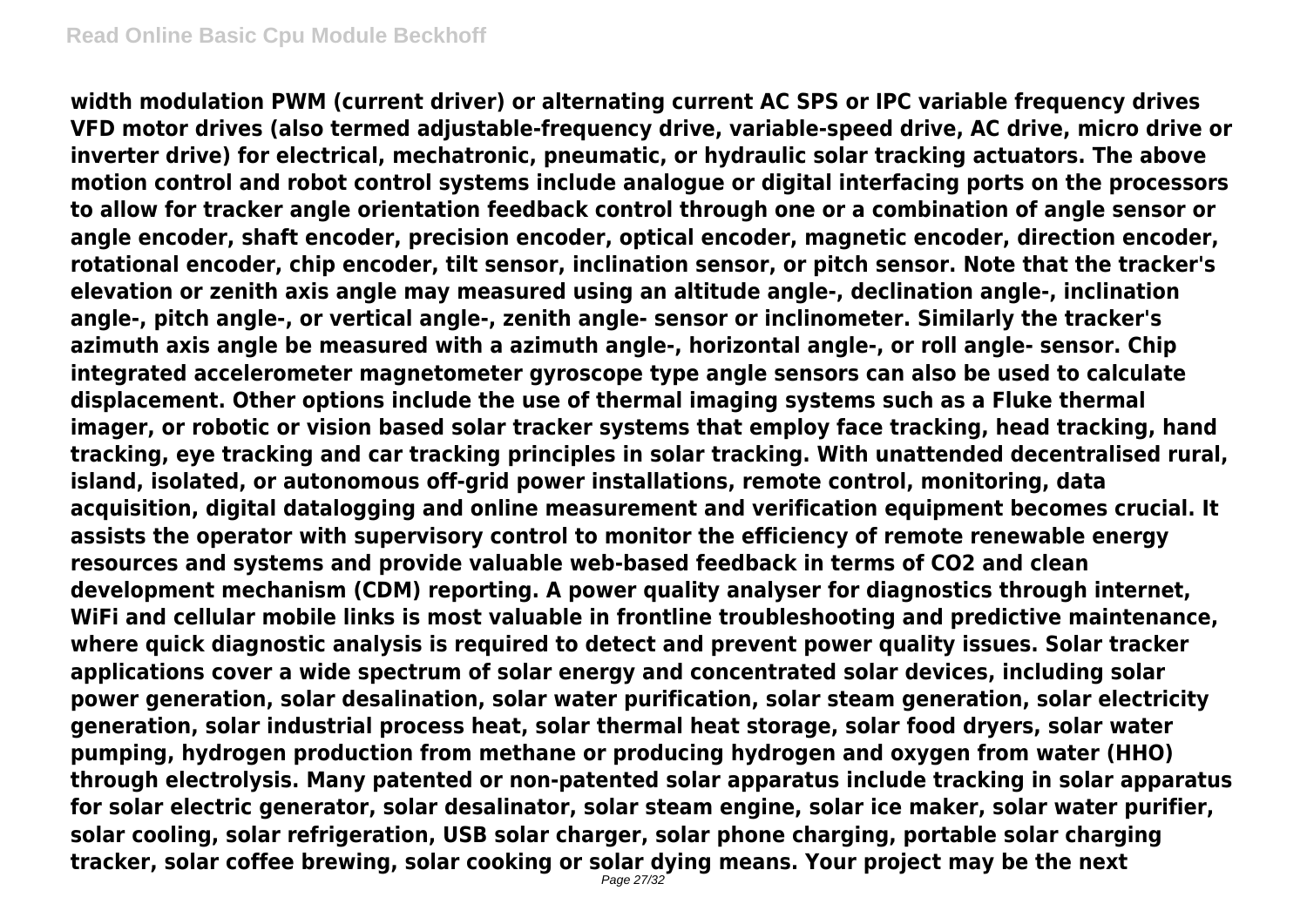**breakthrough or patent, but your invention is held back by frustration in search for the sun tracker you require for your solar powered appliance, solar generator, solar tracker robot, solar freezer, solar cooker, solar drier, solar pump, solar freezer, or solar dryer project. Whether your solar electronic circuit diagram include a simplified solar controller design in a solar electricity project, solar power kit, solar hobby kit, solar steam generator, solar hot water system, solar ice maker, solar desalinator, hobbyist solar panels, hobby robot, or if you are developing professional or hobby electronics for a solar utility or micro scale solar powerplant for your own solar farm or solar farming, this publication may help accelerate the development of your solar tracking innovation. Lately, solar polygeneration, solar trigeneration (solar triple generation), and solar quad generation (adding delivery of steam, liquid/gaseous fuel, or capture food-grade CO\$\_2\$) systems have need for automatic solar tracking. These systems are known for significant efficiency increases in energy yield as a result of the integration and re-use of waste or residual heat and are suitable for compact packaged micro solar powerplants that could be manufactured and transported in kit-form and operate on a plug-and play basis. Typical hybrid solar power systems include compact or packaged solar micro combined heat and power (CHP or mCHP) or solar micro combined, cooling, heating and power (CCHP, CHPC, mCCHP, or mCHPC) systems used in distributed power generation. These systems are often combined in concentrated solar CSP and CPV smart microgrid configurations for off-grid rural, island or isolated microgrid, minigrid and distributed power renewable energy systems. Solar tracking algorithms are also used in modelling of trigeneration systems using Matlab and Simulink platform as well as in automation and control of renewable energy systems through intelligent parsing, multi-objective, adaptive learning control and control optimization strategies. Solar tracking algorithms also find application in developing solar models for country or location specific solar studies, for example in terms of measuring or analysis of the fluctuations of the solar radiation (i.e. direct and diffuse radiation) in a particular area. Solar DNI, solar irradiance and atmospheric information and models can thus be integrated into a solar map, solar atlas or geographical information systems (GIS). Such models allows for defining local parameters for specific regions that may be valuable in terms of the evaluation of different solar in photovoltaic of CSP systems on simulation and synthesis platforms such as Matlab and Simulink or in linear or multiobjective optimization algorithm platforms such as COMPOSE, EnergyPLAN or DER-CAM. A dual-axis solar tracker and single-axis solar tracker may use a sun tracker program or sun tracker algorithm to position**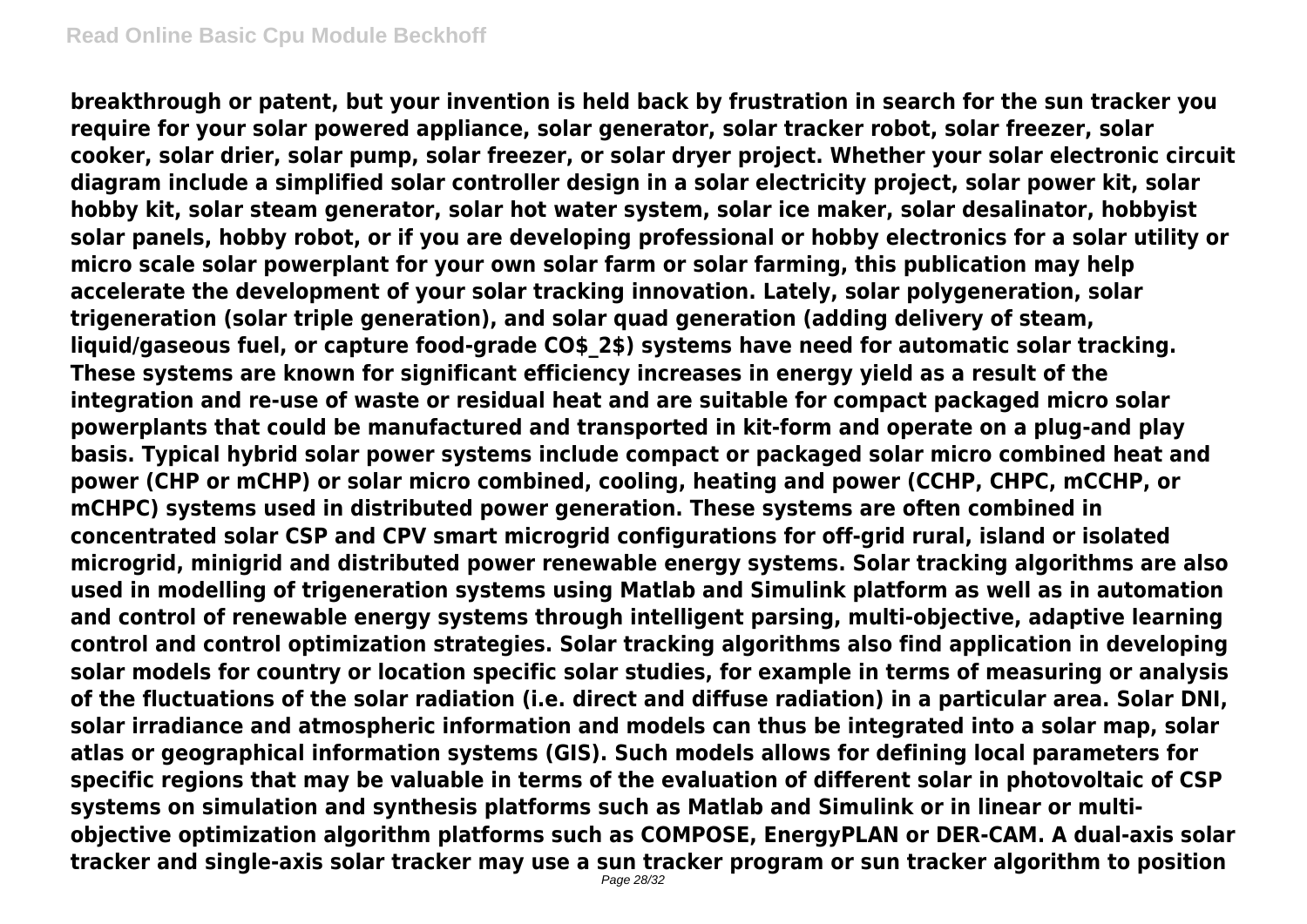**a solar dish, solar panel array, heliostat array, PV panel, solar antenna or infrared solar nantenna. A selftracking solar concentrator performs automatic solar tracking by computing the solar vector. Solar position algorithms (TwinCAT, SPA, or PSA Algorithms) use an astronomical algorithm to calculate the position of the sun. It uses astronomical software algorithms and equations for solar tracking in the calculation of sun's position in the sky for each location on the earth at any time of day. Like an optical solar telescope, the solar position algorithm pin-points the solar reflector at the sun and locks onto the sun's position to track the sun across the sky as the sun progresses throughout the day. Optical sensors such as photodiodes, light-dependant-resistors (LDR) or photoresistors are used as optical accuracy feedback devices. Lately we also included a section in the book (with links to microprocessor code) on how the PixArt Wii infrared camera in the Wii remote or Wiimote may be used in infrared solar tracking applications. In order to harvest free energy from the sun, some automatic solar positioning systems use an optical means to direct the solar tracking device. These solar tracking strategies use optical tracking techniques, such as a sun sensor means, to direct sun rays onto a silicon or CMOS substrate to determine the X and Y coordinates of the sun's position. In a solar mems sun-sensor device, incident sunlight enters the sun sensor through a small pin-hole in a mask plate where light is exposed to a silicon substrate. In a web-camera or camera image processing sun tracking and sun following means, object tracking software performs multi object tracking or moving object tracking methods. In an solar object tracking technique, image processing software performs mathematical processing to box the outline of the apparent solar disc or sun blob within the captured image frame, while sun-localization is performed with an edge detection algorithm to determine the solar vector coordinates. An automated positioning system help maximize the yields of solar power plants through solar tracking control to harness sun's energy. In such renewable energy systems, the solar panel positioning system uses a sun tracking techniques and a solar angle calculator in positioning PV panels in photovoltaic systems and concentrated photovoltaic CPV systems. Automatic on-axis solar tracking in a PV solar tracking system can be dual-axis sun tracking or single-axis sun solar tracking. It is known that a motorized positioning system in a photovoltaic panel tracker increase energy yield and ensures increased power output, even in a single axis solar tracking configuration. Other applications such as robotic solar tracker or robotic solar tracking system uses robotica with artificial intelligence in the control optimization of energy yield in solar harvesting through a robotic tracking system. Automatic positioning systems in solar tracking**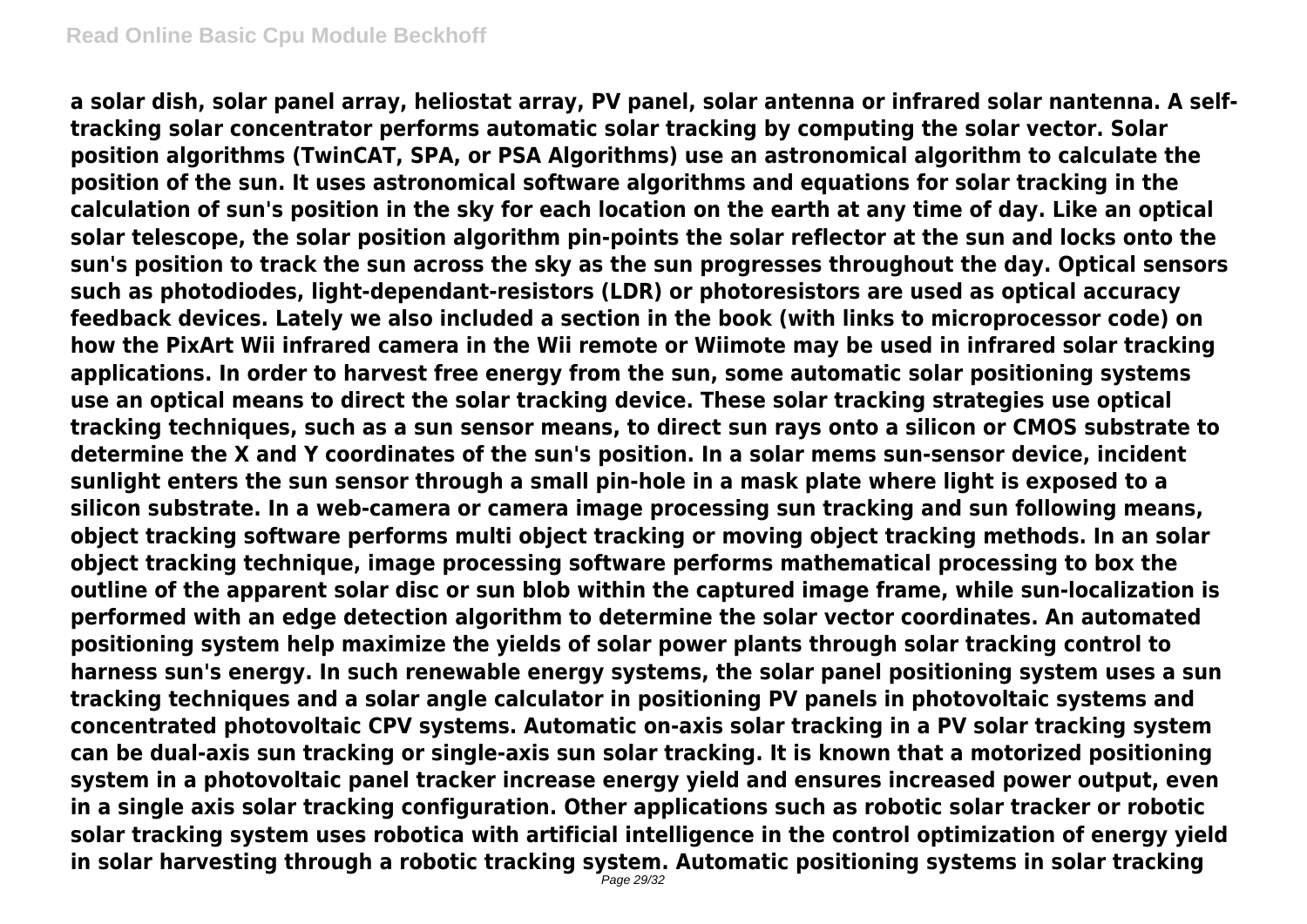**designs are also used in other free energy generators, such as concentrated solar thermal power CSP and dish Stirling systems. The sun tracking device in a solar collector in a solar concentrator or solar collector Such a performs on-axis solar tracking, a dual axis solar tracker assists to harness energy from the sun through an optical solar collector, which can be a parabolic mirror, parabolic reflector, Fresnel lens or mirror array/matrix. A parabolic dish or reflector is dynamically steered using a transmission system or solar tracking slew drive mean. In steering the dish to face the sun, the power dish actuator and actuation means in a parabolic dish system optically focusses the sun's energy on the focal point of a parabolic dish or solar concentrating means. A Stirling engine, solar heat pipe, thermosyphin, solar phase change material PCM receiver, or a fibre optic sunlight receiver means is located at the focal point of the solar concentrator. The dish Stirling engine configuration is referred to as a dish Stirling system or Stirling power generation system. Hybrid solar power systems (used in combination with biogas, biofuel, petrol, ethanol, diesel, natural gas or PNG) use a combination of power sources to harness and store solar energy in a storage medium. Any multitude of energy sources can be combined through the use of controllers and the energy stored in batteries, phase change material, thermal heat storage, and in cogeneration form converted to the required power using thermodynamic cycles (organic Rankin, Brayton cycle, micro turbine, Stirling) with an inverter and charge controller.**  $\Box$ **,太阳能跟踪器和太阳跟踪系统。智能全自动太阳能跟踪器是定向向着太阳的有效载荷设备。这种可编程计算机的太阳能跟踪装置,包括太阳跟踪,太阳能跟踪系统,以及微控制器,微处理器和/或基于PC机的太阳跟踪控制 ,以定向太阳能反射器,太阳透镜,光电板或其他光学配置朝向太阳的原理。机动空间框架和运动系统,确保运动动力学和采用的驱动技术和传动原理引导光学配置,如曼金,抛物线,圆锥曲线,或卡塞格林式太阳能集热器面 向太阳,不断跟随太阳运动的轮廓。 从阳光透过太阳能跟踪器或实用的太阳能跟踪系统利用电力,可再生能源控制的自动化系统需要自动太阳跟踪软件和太阳位置算法来实现控制与自动化架构,电路板和硬件的动态运动控制 。上轴太阳跟踪系统,如高度,方位角双轴或多轴太阳跟踪系统使用太阳跟踪算法或光线追踪传感器或软件,以确保通过天空中太阳的通道被跟踪的高精度的自动太阳跟踪器的应用,通过正确的夏至,春分太阳和冬至。一种高**  ${\color{red}\textbf{OPT}}{\color{red}\textbf{OPT}}{\color{red}\textbf{OPT}}{\color{red}\textbf{OPT}}{\color{red}\textbf{OPT}}{\color{red}\textbf{OPT}}{\color{red}\textbf{OPT}}{\color{red}\textbf{OPT}}{\color{red}\textbf{OPT}}{\color{red}\textbf{OPT}}{\color{red}\textbf{OPT}}{\color{red}\textbf{OPT}}{\color{red}\textbf{OPT}}{\color{red}\textbf{OPT}}{\color{red}\textbf{OPT}}{\color{red}\textbf{OPT}}{\color{red}\textbf{OPT}}{\color{red}\textbf{OPT}}{\color{red}\textbf{OPT}}{\color{red}\textbf{OPT}}{\color{red}\textbf{OPT}}{\color{red}\textbf{OPT}}$ **Tracking-Systems, Solar-трекеры и ВС Tracker Systems. Интеллектуальный автоматический солнечной слежения является устройством, которое ориентирует полезную нагрузку к солнцу. Такое программируемый компьютер на основе солнечной устройство слежения включает принципы солнечной слежения, солнечных систем слежения, а также микроконтроллер, микропроцессор и / или ПК на базе управления солнечной отслеживания ориентироваться солнечных отражателей,**

**солнечные линзы, фотоэлектрические панели или другие оптические конфигурации к ВС Моторизованные космические кадры и кинематические системы обеспечения динамики движения и использовать приводной техники и готовится принципы, чтобы направить оптические конфигурации,**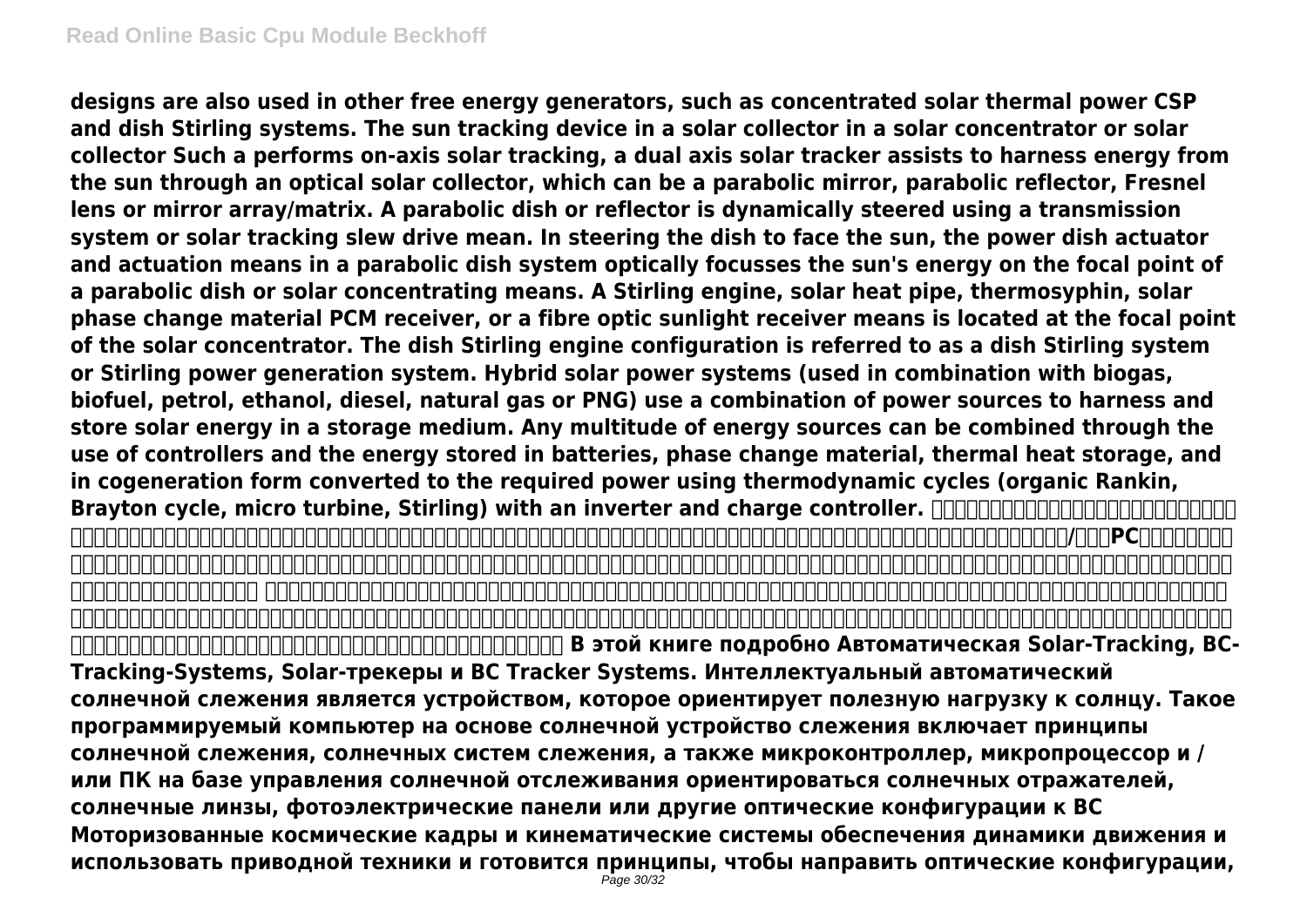**такие как Манжен, параболических, конических или Кассегрена солнечных коллекторов энергии, чтобы лицом к солнцу и следовать за солнцем контур движения непрерывно. В обуздывать силу от солнца через солнечный трекер или практической солнечной системы слежения, системы возобновляемых контроля энергии автоматизации требуют автоматического солнечной отслеживания программного обеспечения и алгоритмов солнечные позиции для достижения динамического контроля движения с архитектуры автоматизации управления, печатных плат и аппаратных средств. На оси системы слежения ВС, таких как высота-азимут двойной оси или многоосевые солнечные системы трекер использовать алгоритм отслеживания солнце или трассировки лучей датчиков или программное обеспечение, чтобы обеспечить прохождение солнца по небу прослеживается с высокой точностью в автоматизированных приложений Солнечная Tracker , прямо через летнего солнцестояния, солнечного равноденствия и зимнего солнцестояния.Высокая точность позиции ВС калькулятор или положение солнца алгоритм это важный шаг в проектировании и строительстве автоматической системой солнечной слежения. This book presents selected research papers from CISC'17, held in MudanJiang, China. The topics covered include Multi-agent system, Evolutionary Computation, Artificial Intelligence, Complex systems, Computation intelligence and soft computing, Intelligent control, Advanced control technology, Robotics and applications, Intelligent information processing, Iterative learning control, Machine Learning, and etc. Engineers and researchers from academia, industry, and government can gain valuable insights into solutions combining ideas from multiple disciplines in the field of intelligent systems. This book provides a comprehensive guide to Industry 4.0 applications, not only introducing implementation aspects but also proposing a conceptual framework with respect to the design principles. In addition, it discusses the effects of Industry 4.0, which are reflected in new business models and workforce transformation. The book then examines the key technological advances that form the pillars of Industry 4.0 and explores their potential technical and economic benefits using examples of real-world applications. The changing dynamics of global production, such as more complex and automated processes, high-level competitiveness and emerging technologies, have paved the way for a new generation of goods, products and services. Moreover, manufacturers are increasingly realizing the value of the data that their processes and products generate. Such trends are transforming manufacturing industry to the next generation, namely Industry 4.0, which is based on the integration of**